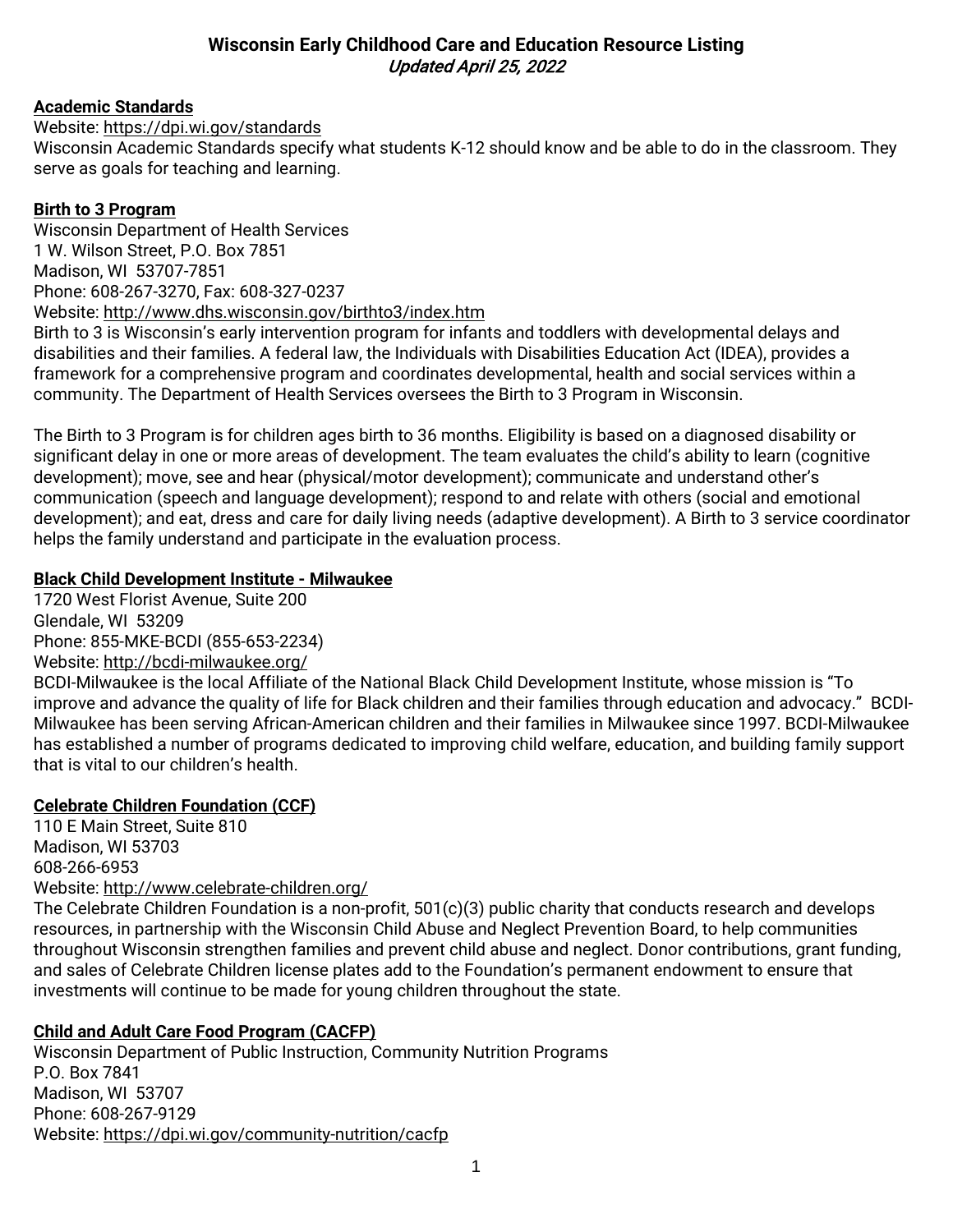The Wisconsin Department of Public Instruction (DPI) administers the U.S. Department of Agriculture (USDA) Child and Adult Care Food Program (CACFP) in Wisconsin. CACFP promotes healthy and nutritious meals for children and adults in day care by reimbursing participating day care operators for their meal costs. In addition to day care, the CACFP also provides funding for meals served to children and youth residing in homeless shelters and for snacks provided to youth participating in eligible afterschool care programs. The USDA Food and Nutrition Service (FNS) has more information on its website:<https://www.fns.usda.gov/cacfp/child-and-adult-care-food-program>

# **Child Care Certification**

# Website:<https://dcf.wisconsin.gov/cccertification>

[DCF 202](https://docs.legis.wisconsin.gov/code/admin_code/dcf/201_252/202) establishes standards for the certification of persons who provide child care for 1 to 3 children under age 7 unrelated to the provider, or who are not otherwise required to be licensed as a child care center under Wisconsin Statutes 48.65. DCF contracts certification functions to local counties and tribes. The DCF Bureau of Early Care Regulation (BECR) administers certification in Milwaukee County. Certification agency contact information is available here:<https://dcf.wisconsin.gov/files/ccregulation/cccertification/certifiers.pdf>Compliance history for certified providers is available on the Child Care Finder public search website at: [https://childcarefinder.wisconsin.gov](https://childcarefinder.wisconsin.gov/)

# **Child Care Counts**

Website:<https://dcf.wisconsin.gov/covid-19/childcare/payments> A 2020-2023 series of Department of Children and Families payment programs to support Wisconsin's regulated child care providers.

# **Child Care Information Center (CCIC)**

201 W. Washington Avenue, Suite 410, P.O. Box 8916 Madison, WI 53708-8916 Phone: 608-535-3288 or 1-800-362-7353, Fax: 608-422-7156 E-mail: [ccic@wi.gov](mailto:ccic@wi.gov) Website:<https://dcf.wisconsin.gov/ccic>

The Department of Children and Families operates the CCIC mail-order lending library and information clearinghouse serving anyone in Wisconsin working in the field of early childhood care and education and afterschool care. CCIC offers educators statewide free written materials, help in planning individualized and group trainings, and loan of books and videos from a specialized collection. Staff will search for information as requested and mail it out in customized packets. CCIC has materials on numerous topics including: 1) child care, early childhood, and school-age care; 2) early childhood curriculum and assessment; 3) health and safety; 4) multicultural awareness; 5) inclusion of children with disabilities in child care programs; 6) brochures and other information that providers need to meet regulatory requirements; and 7) materials in Spanish and Hmong.

# **Child Care Licensing**

Wisconsin Department of Children and Families, Bureau of Early Care Regulation 201 W. Washington Avenue, P.O. Box 8916 Madison, WI 53708-8916 Phone: 608-421-7550, Fax: 608-422-7156 Website:<https://dcf.wisconsin.gov/cclicensing> Child care programs that provide care for 4 or more children under age 7 who are unrelated to the provider are

required to be licensed. There are 5 regional offices around the state that issue licenses, monitor programs for compliance with the licensing rules, and investigate complaints. The licensing offices maintain a file on each facility that includes copies of the center's complaint and compliance history. Information on that history is available by phone, mail, or in-person review, and on the Child Care Finder public search website at: [https://childcarefinder.wisconsin.gov](https://childcarefinder.wisconsin.gov/)

To assist you in locating and learning more about child care programs licensed by the Department of Children and Families (DCF), Child Care Finder contains information on the location and regulatory history of licensed and certified child care centers and day camps in Wisconsin, including YoungStar rated programs.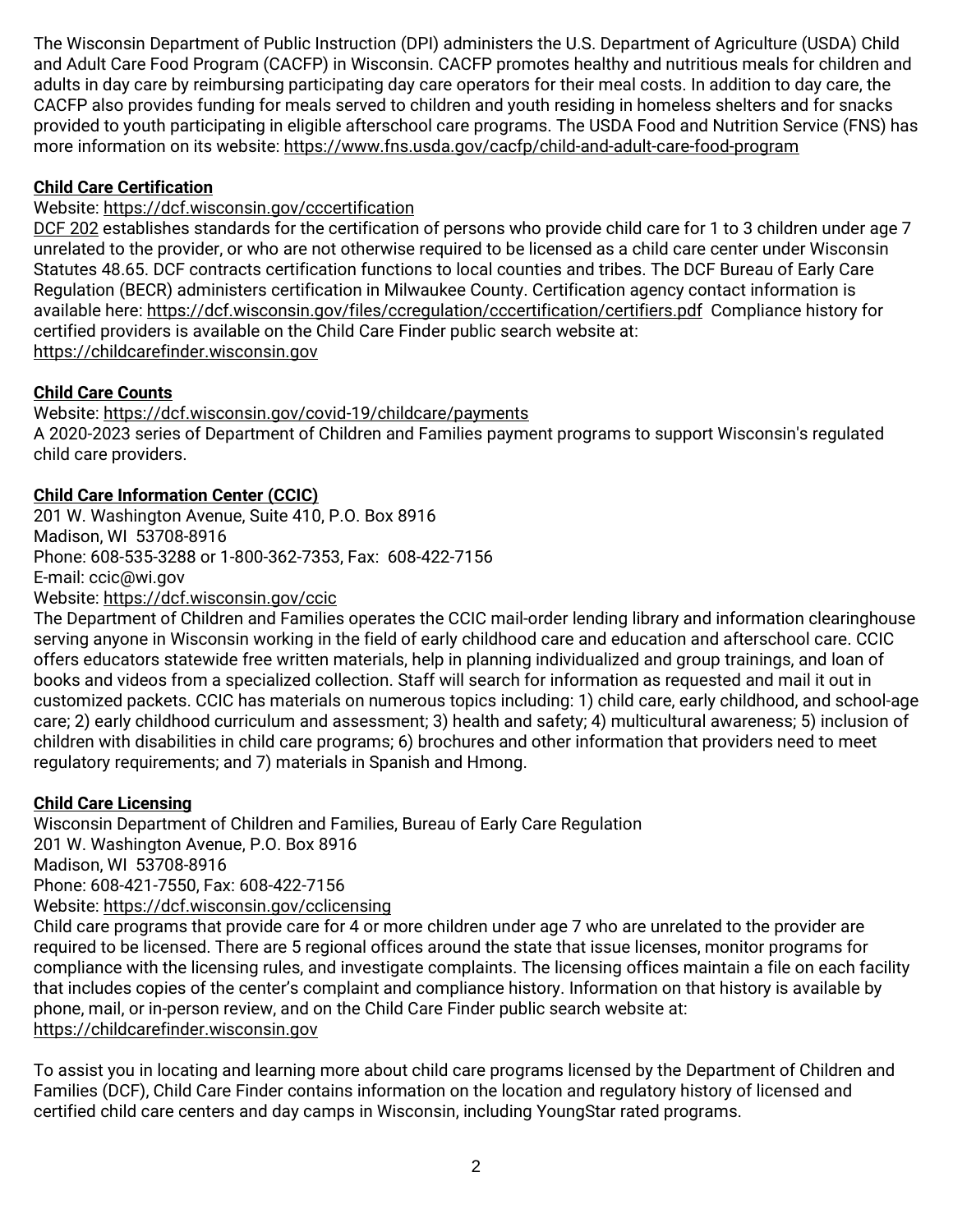Information and resources required for **Starting a Licensed Child Care** may be downloaded at no cost from this webpage: [https://dcf.wisconsin.gov/cclicensing/startcc.](https://dcf.wisconsin.gov/cclicensing/startcc) If you prefer, you may purchase a Child Care Licensing Inquiry Packet for \$25 by filling out and sending the form at [https://dcf.wisconsin.gov/files/forms/pdf/2022.pdf,](https://dcf.wisconsin.gov/files/forms/pdf/2022.pdf) along with a \$25 cashier's check or money order made payable to the Department of Children and Families, to this address: Department of Children and Families, 2187 N Stevens St Ste C, Rhinelander WI 54501.

# **Child Care Resource and Referral Agencies (CCR&Rs)**

c/o [Supporting Families Together Association](https://supportingfamiliestogether.org/) (SFTA) 700 Rayovac Drive, Suite 6 Madison, WI 53711 Phone: 1 (888) 713.KIDS or (608) 443.2490 Fax: (608) 441.5399 E-mail: [info@supportingfamiliestogether.org](mailto:info@supportingfamiliestogether.org) Website: [https://supportingfamiliestogether.org/parents/child-care](https://supportingfamiliestogether.org/parents/child-care/) Wisconsin's Child Care Resource & Referral Agencies work within eight regions of the state, serving all 72 counties

and 11 tribes to ensure that Wisconsin's youngest children have high quality early childhood experiences. CCR&Rs have something to offer everyone: families looking for care or supports, early care and education providers in need of professional development opportunities or communities looking for information, data or solutions.

- For Families: educating families, as consumers of child care, so that they can make the most informed choice that is best for their family, providing a list of referred providers based on their needs and priorities, and connecting them with other community resources or supports so that they are prepared to be successful in raising their family.
- For Early Care and Education Professionals: delivering high quality training on a range of content areas from developmentally appropriate practices to Strengthening Families, providing customized technical consultation to potential and current early care and education providers through programs like Licensing Preparation, Active Early & YoungStar, and collecting and annually updating business information to maximize referrals to their programs.
- For Communities: educating stakeholders about what quality early care and education is and how to support it in communities, compiling data and producing reports regarding the local child care industry and convening stakeholders to advocate for the best possible outcomes for Wisconsin's youngest children.

# **Children and Youth with Special Health Care Needs Program (CYSHCN)**

Wisconsin Department of Health Services

# Phone: 608-266-8178, Fax: 608-267-3824

# Website:<https://www.dhs.wisconsin.gov/cyshcn/regionalcenters.htm>

The Wisconsin CYSHCN Program provides grants to promote care for Wisconsin children and youth with special health care needs and their families. It funds 5 Regional Centers which provide direct service to families and providers. The program's philosophy is that children are best served within their families, and family perspectives and presence must be included in all aspects of the system. The program directs projects and programs, provides leadership and technical assistance to support the efforts of agencies, provides education and training opportunities for staff and service providers, and coordinates a statewide system of nutrition services.

The program published Finding Your Way: A Navigation Guide for Wisconsin Families Who Have Children and Youth with Special Health Care Needs and Disabilities to assist families who may have concerns or questions about their child's development or have recently received a diagnosis of a special health care need or disability. It provides brief descriptions of programs, services and systems of support and gives contact information to learn more about these and other resources. Download a pdf version of the booklet, in English or Spanish, at:

http://www.waisman.wisc.edu/cedd/products.php under Health Products, Other Health Resources.

# **Children's Hospital of Wisconsin ̶ Community Services/Child Welfare Services**

Website:<https://childrenswi.org/childrens-and-the-community>

CHW partners with schools, local, state, and federal health and human service organizations, service providers, nonprofits, funders, law enforcement, and others to improve communities and ensure kids and families can thrive. It organizes and supports child abuse prevention efforts, child advocacy and protection services, foster care, treatment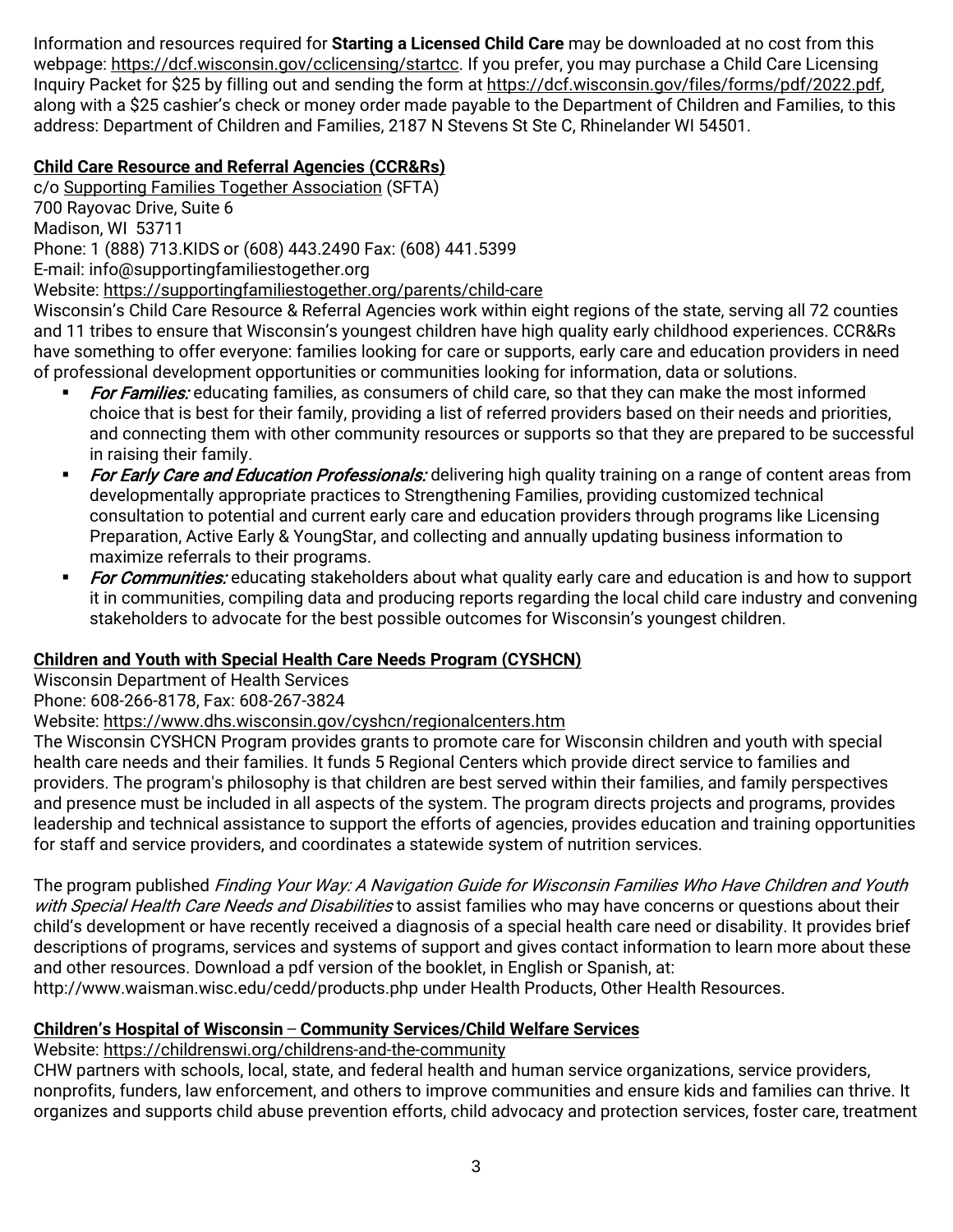foster care, adoption, respite care, child advocacy centers, family case management, and finding family members of children in foster care in Wisconsin.

# **Cooperative Educational Service Agency (CESA)**

#### Website:<https://dpi.wi.gov/cesa>

CESAs provide leadership and coordination of services for school districts, including curriculum development assistance, school district management development, coordination of vocational education, and exceptional/special education, research, human growth and development, data collection processing and dissemination, and in-service programs. CESAs work in partnership with school districts to provide leadership and to help facilitate change and continuous improvement in schools so that all children will achieve educational excellence. Twelve agencies across Wisconsin provide statewide service delivery.

#### **Disabilities and Inclusive Practices – Technical Assistance**

Website:<http://www.collaboratingpartners.com/disabilities-support.php>

Program Support Teachers (PST) provide support to school district early childhood personnel within their CESA region. Emphasis is on providing training and technical assistance related to the state performance plan indicators (#2/6 Preschool Educational Environments, #3/7 Child Outcomes, and #8/12 Transition from Part C) and initiatives. Additionally, the CESA PSTs and Coordinators act as a liaison among early childhood systems that touch the life of a child with a disability and their family (B-3, Head Start, Child Care, 4K-5K and Early Childhood Special Education).

#### **Credit for Prior Learning (CPL)**

Website: <https://wisconsinearlychildhood.org/programs/t-e-a-c-h/credit-for-prior-learning>

Pathways Brief:<https://dcf.wisconsin.gov/files/youngstar/pdf/pathwaysbrief.pdf>

Many Wisconsin child care providers haven't completed college degrees, but most have several years of relevant experience and many hours of non-credit-based training, mastering many of the skills and concepts that are learned through college courses. Credit for prior learning is an opportunity to recognize the current skill and knowledge level of Wisconsin's early childhood teachers, improve child care quality in the state, and meet expectations in the YoungStar program. Colleges that offer credit for prior learning award credit(s) to individuals who can demonstrate relevant skills and knowledge previously acquired through non-traditional schooling, non-credit-based training, work or other life experience.

#### **Disability Rights Wisconsin**

#### Website:<http://www.disabilityrightswi.org/>

Disability Rights Wisconsin (DRW) is a private non-profit organization. DRW is part of a national system of federally mandated independent disability agencies. DRW is completely independent of government and the disability service system in order to be free of any conflicts of interest which would undermine its capacity to advocate vigorously on behalf of the human and legal rights of people with disabilities. Disability Rights helps people across Wisconsin gain access to services and opportunity through its advocacy and legal expertise. It regularly challenges systems and society to create positive change and improve the lives of people with disabilities. DRW provides informational training and other learning opportunities for consumers, family members, attorneys and others who support people in the disability community. DRW trainers offer effective strategies to strengthen individual advocacy skills, improve the system's response to issues of access, broaden the understanding of disability rights and more.

#### **Early Childhood and Economic Development in Wisconsin**

#### Website: <http://www.wi-edi.org/publications.html#18>

Investing in high quality early childhood education is good business and establishes a strong foundation for success in school and in life. A growing body of research builds the case that investment in high quality early education will lead to a more educated, qualified, and talented workforce that will help Wisconsin better compete in a global economy.

#### **Early Childhood Integrated Data System (ECIDS)**

Website:<https://dpi.wi.gov/early-childhood/ecids>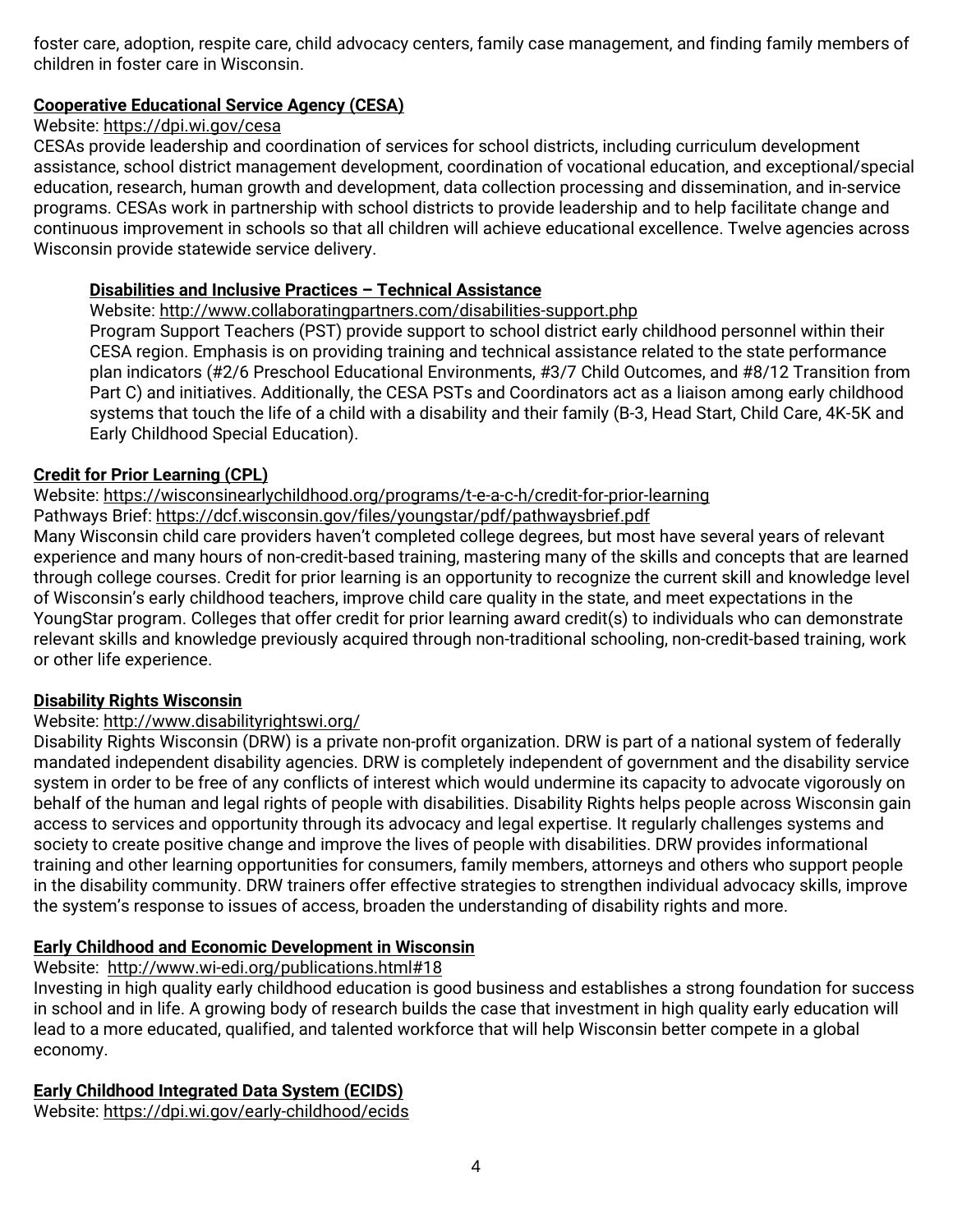In 2011, the State of Wisconsin committed to developing an Early Childhood Integrated Data System (ECIDS) to support regular data exchanges and research requests. Early childhood data linkages were established between the Departments of Public Instruction (DPI), Health Services (DHS), and Children and Families (DCF). The WI ECIDS was implemented in December of 2017. It provides DPI, DCF and DHS personnel with cross-departmental information to guide decisions about investing resources in effective, sustainable strategies while maintaining privacy, confidentiality and departmental accountability.

# **Early Childhood Special Education (ECSE)**

Wisconsin Department of Public Instruction 125 S. Webster Street Madison, WI 53707 Website: <https://dpi.wi.gov/sped/early-childhood>

Each school district in Wisconsin provides special education services to children with identified disabilities, ages three to 21. Programs serving children from three to five years of age are called Early Childhood Special Education (ECSE) programs. Services are provided in the least restrictive environment within a range of settings including the home, child care, Head Start, kindergarten, and early childhood special education programs. When children are served in general education, consultation and support services are available to teachers and other staff. Each school district is responsible to provide a continuum of special education and related services to children with disabilities who need special education. Children are evaluated to determine if they meet state eligibility criteria.

# **Early Childhood Systems**

Wisconsin Department of Health Services – Wisconsin Maternal & Child Health Program Website:<https://www.dhs.wisconsin.gov/mch/childhood-systems.htm>

Wisconsin's Maternal and Child Health Program defines Early Childhood Systems as local public health departments working with community partners to build and integrate services and supports that promote optimal physical, mental, and social health and development of all children and their families. In the **Keeping Kids Alive** initiative, local health departments work with partners to establish a Child Death Review or Fetal and Infant Mortality Review Team. Teams collect and review data to identify and recommend community prevention activities. In the **Wisconsin Healthiest Families** initiative, local health departments work with partners to build and integrate services and supports to address child development, mental health, safety and injury prevention, and family supports.

# **Early Dual Language Learner Initiative (EDLLI)**

Wisconsin Department of Public Instruction 125 S. Webster Street Madison, WI 53707

Website: <http://www.collaboratingpartners.com/pd-packages/dual-language-learners>

The Early Dual Language Learner Initiative (EDLLI) provides professional development, technical assistance and resources to community partners regarding culturally and linguistically responsive practices for young children, birth - six. The EDLLI Leadership Team, comprised of 25 stakeholders, and its smaller Steering Committee, were created as part of this initiative to help coordinate and advance efforts on behalf of young children who are dual language learners and their families throughout the state. In addition, the EDLLI collaborates with other state initiatives in order to include the strengths and needs of dual language learners and their families in different statewide trainings such as those provided by Wisconsin Model Early Learning Standards, Preschool Options, and Wisconsin Pyramid Model for social emotional competence.

# **Family Resource Centers (FRCs)**

c/o Supporting Families Together Association (SFTA) 700 Rayovac Drive, Suite 6 Madison, WI 53711 Phone: 1 (888) 713.KIDS or (608) 443.2490, Fax: (608) 441.5399 E-mail: [info@supportingfamiliestogether.org](mailto:info@supportingfamiliestogether.org) Website:<https://supportingfamiliestogether.org/parents/child-care> Family Resource Centers (FRCs) provide services and support systems that emphasize and build on family strengths. Each Family Resource Center is unique, but there are commonalities across programs. FRCs primarily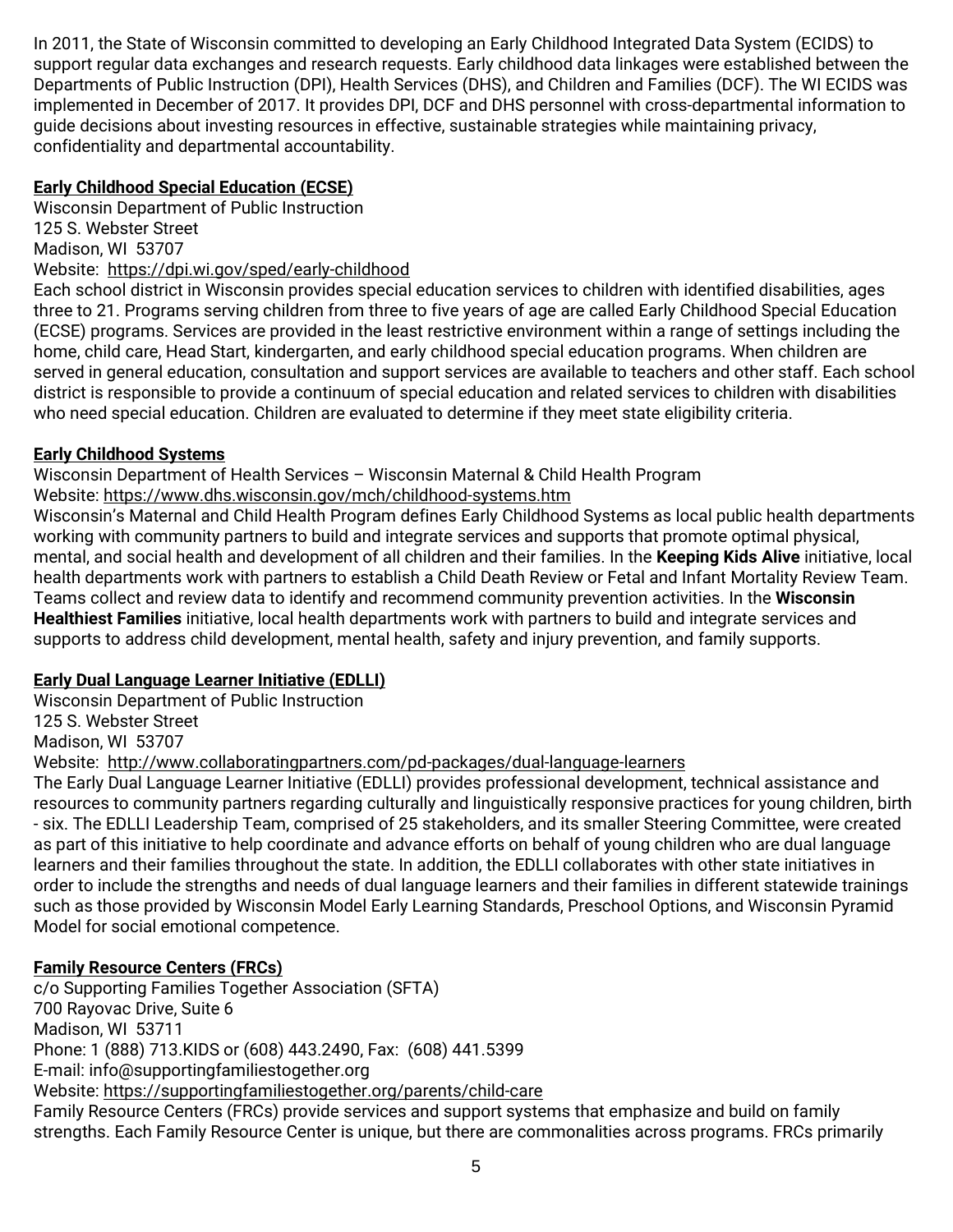focus on parents or primary caregivers and their children from prenatal through early childhood and offer a wide range of services to meet the individual needs of each family and community. Each center aims to help parents and families develop additional positive parenting skills, and even grand-parenting skills. The specific services each center offers may be located at the center, in homes or at other locations in the community. In Wisconsin, FRCs may provide a combination of any of these core services and more:

- Group services: delivering parent education courses, workshops, support groups, drop-in programs, respite care, and play groups.
- *Individual services*: providing families with personal consultations and support through services such as telephone "warm-lines" for non-emergency parenting information, home visits, supervised visitation or safe exchange programs.
- *Outreach and family visiting services:* reaching out to parents and families in their homes or in other community-based locations convenient for families. This might be through collaborations with birthing hospitals to connect with new families, through community response to ensure families have support in times of need, or through universal services such as car seat checks.
- Community resource and referral and follow-up services: offering a reliable link to public and private agencies and providing strong family advocacy within local communities. Families can receive referrals to other community programs, public benefits, and assistance with transportation.

# **Governor's Early Care and Education Advisory Council (ECAC)**

Wisconsin Department of Children and Families 201 W. Washington Avenue, P.O. Box 8916 Madison, WI 53708-8916 Website: <https://dcf.wi.gov/ecac>

The Wisconsin ECAC was established in December 2008 and continues work dedicated to building a comprehensive, sustainable early childhood system in Wisconsin to help ensure that all children and families have access to quality early childhood programs and services. Its vision is that "every child will be healthy, nurtured, safe, and successful." To move Wisconsin toward this vision, the Council established long-term outcomes of quality early learning experiences; safe and healthy children; and stable, nurturing, and economically secure families.

# **Great Lakes Inter-Tribal Council, Inc. (GLITC)**

# Website: [http://www.glitc.org](http://www.glitc.org/)

The GLITC provides services to Native Americans in Wisconsin, Michigan, and Minnesota. It works to enhance the quality of life for all native people and to advocate for the advancement and promotion of tribal nations and communities. Member tribes of GLITC are: Bad River Band of the Lake Superior Tribe of Chippewa Indians, Forest County Potawatomi Community, Ho-Chunk Nation, Lac Courte Oreilles Band of Lake Superior Chippewa Indians of Wisconsin, Lac du Flambeau Band of Lake Superior Chippewa Indians, Lac Vieux Desert Band of Lake Superior Chippewa Indians, Menominee Indian Tribe of Wisconsin, Oneida Nation, Red Cliff Band of Lake Superior Chippewa Indians, Sokaogon Chippewa Community, Saint Croix Chippewa Indians of Wisconsin, and the Stockbridge-Munsee Community.

# **Grow in Quality (GIQ) Materials**

Wisconsin Department of Children and Families, Bureau of Early Learning and Policy 201 W. Washington Avenue, P.O. Box 8916 Madison, WI 53708-8916 Phone: 608-266-7001, Fax: 608-266-8302 Website: <https://dcf.wisconsin.gov/files/youngstar/pdf/growinqualitysummary.pdf>

This project was conducted in 2005-2007 to identify key indicators of child care quality and to begin the process of designing technical assistance specific to quality indicators. Data were gathered on quality indicators from licensed group and licensed family child care centers participating in targeted areas of the state. The two primary purposes of the Grow in Quality project were:

1) To design and test an efficient, accurate, and effective instrument that can be used reliably by trained observers to assess key quality indicators, including classroom environments and business practices in group center programs and family child care programs.

2) To use the information gathered from the assessments, in collaboration with early care and education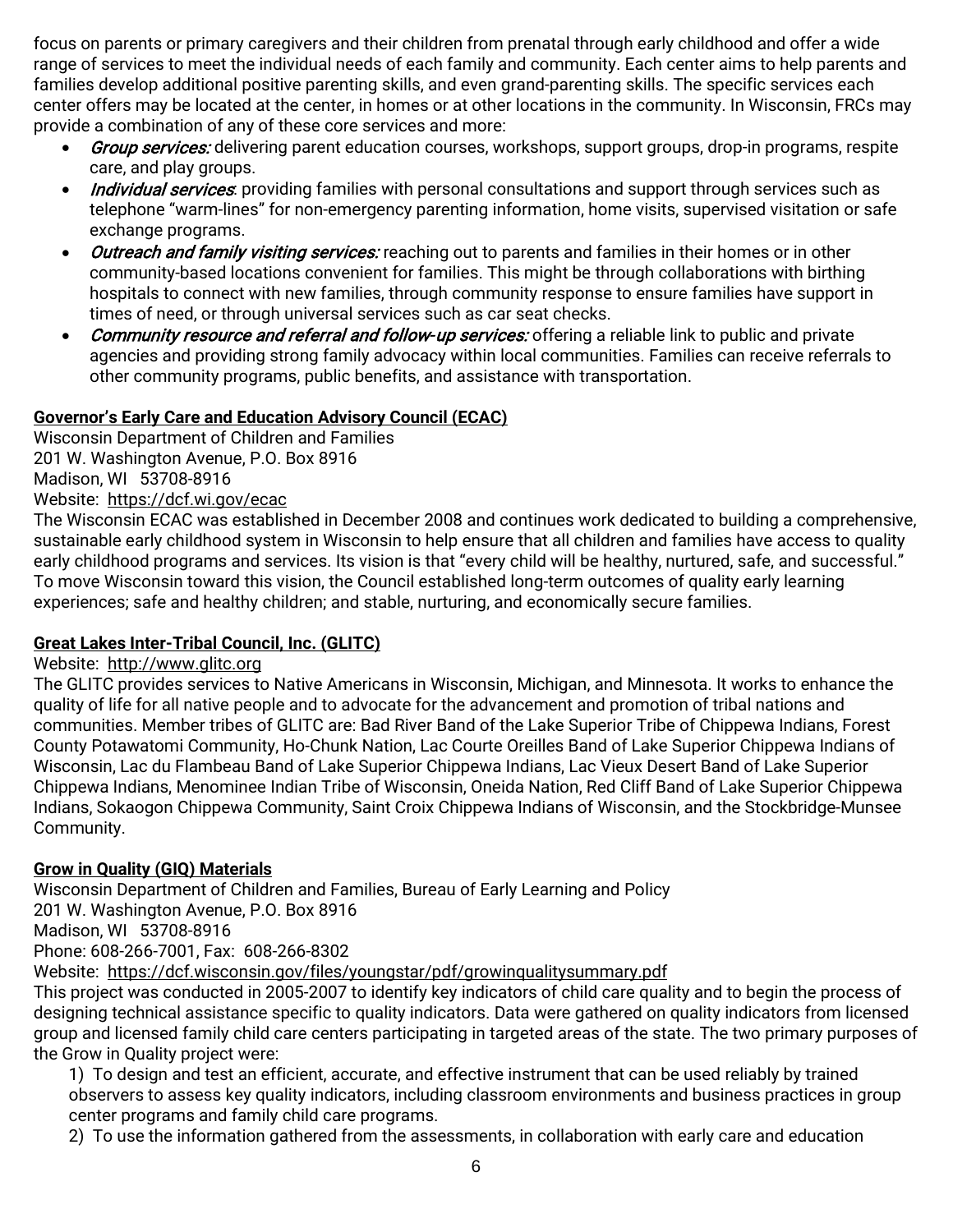program directors, to develop meaningful plans for program improvement, to implement specified amounts and types of technical assistance, and to assess the impact of technical assistance on key quality indicators.

# **Healthy Early**

Wisconsin Department of Health Services 1 West Wilson Street Madison, WI 53703 Phone: 608-266-1865 Healthy Early/WECOPI Facebook Page: <https://www.facebook.com/WECOPI> Nutrition, Physical Activity and Obesity Program Website: <http://www.dhs.wisconsin.gov/physical-activity/> Early Care and Education Initiatives Website: <http://www.dhs.wisconsin.gov/physical-activity/Childcare/index.htm> Healthy Early (formerly the Wisconsin Early Childhood Obesity Prevention Initiative or WECOPI) is a major statewide planning initiative, working toward developing and implementing a collaborative statewide multi-strategy, evidencebased initiative to enhance nutrition and physical activity among birth - five-year-olds and their families by engaging providers, families, community partners and other stakeholders. Partners involved in the initiative come from the areas of public health, public instruction, early care and education agencies, families, early care and education providers, statewide agencies, and groups that support the structure of early childhood.

# **Kids Forward**

555 W Washington Avenue, Suite 200 Madison, Wisconsin 53703 Phone: 608-284-0580, Fax: 608-284-0583 E-mail: [info@kidsforward.net](mailto:info@kidsforward.net) Website: [http://www.kidsforward.net](http://www.kidsforward.net/)

Kids Forward (previously the Wisconsin Council on Children and Families or WCCF) is a nonprofit, multi-issue child and family advocacy agency. It advocates for effective, long-lasting solutions that break down barriers to success for children and families. Through research, policy analysis, public education, community engagement, and advocacy, it works to improve outcomes for children in areas of early care and education, health, economic security, racial equity, tax and budget issues, and juvenile justice. Its early education efforts focus on public investment in a high-quality early education system that provides the experiences kids need for healthy development.

# **Local YoungStar Offices**

# Website: <https://dcf.wisconsin.gov/youngstar/program/localoffice>

YoungStar is Wisconsin's child care quality rating and improvement system. Local YoungStar Offices are the place to go for all things YoungStar in any Wisconsin community. Providers can learn more about YoungStar, sign up to participate, and also receive training and technical assistance to help them grow the quality of their child care program. Parents can find information about child care providers and learn what to look for when choosing a program to care for their children.

# **Multi-Level Systems of Supports (MLSS)**

Multi-Level Systems of Supports systematically provide differing levels of intensity of supports (interventions, additional challenges, collaborative structures, monitoring of learner progress) based upon learner responsiveness to instruction and intervention. Wisconsin's Equitable Multi-level Systems of Supports [\(https://dpi.wi.gov/rti\)](https://dpi.wi.gov/rti), used by public schools and districts, conveys the vision of an integrated system of behavioral, social, emotional, and academic support, includes all educators and all learners, considers the whole child and system, and attends to equitable access, opportunity, and outcomes. The Pyramid Model is an example of an early childhood MLSS.

# **Office of Early Learning (OEL)**

Wisconsin Department of Public Instruction 125 S. Webster Street Madison, WI 53707 Phone: 608-267-9625 E-mail: sherry.kimball@dpi.wi.gov Website: <https://dpi.wi.gov/early-childhood/office-of-early-learning>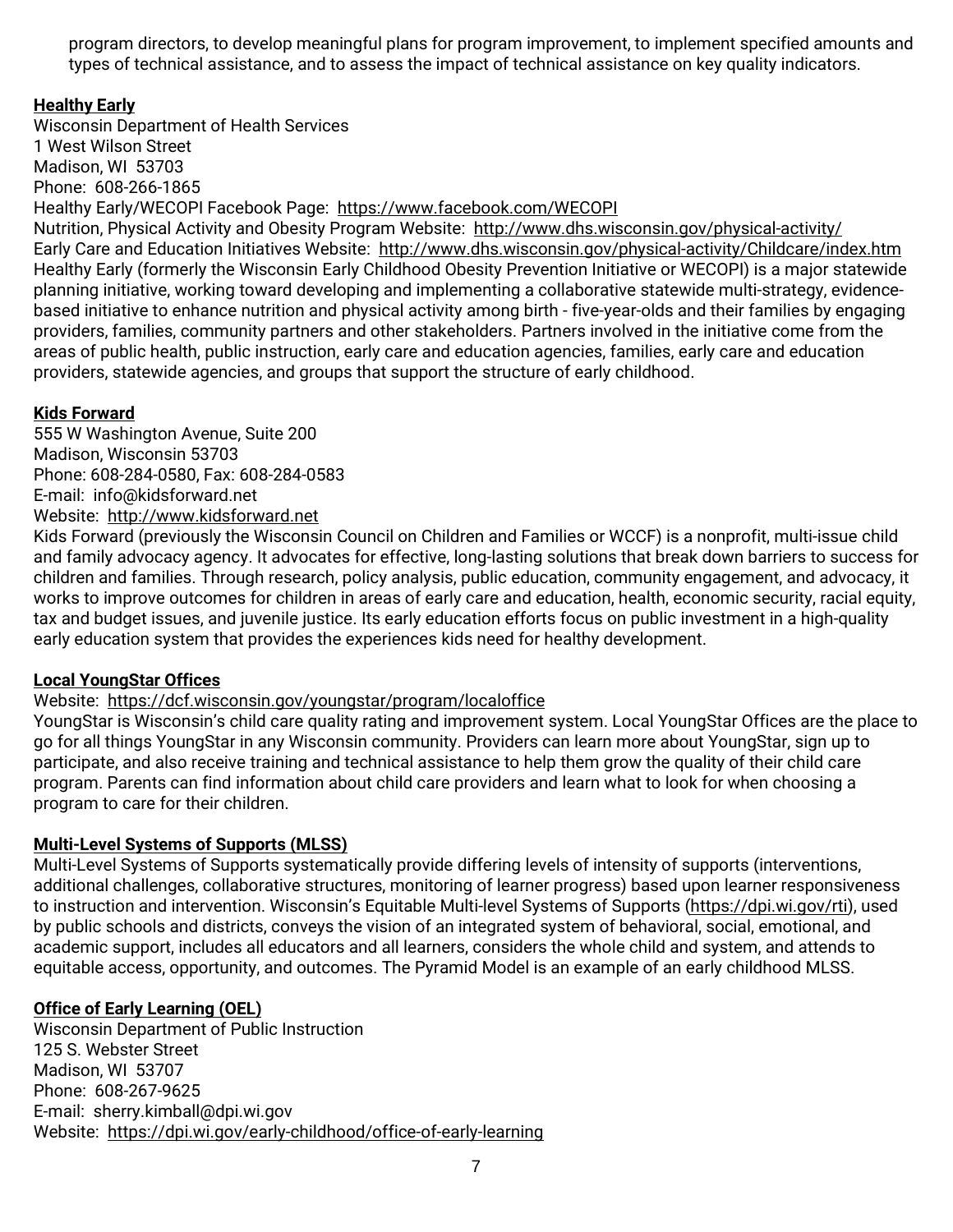OEL is DPI's support for a statewide early childhood system to increase collaboration and coordination of the early learning community at local, regional and statewide levels throughout Wisconsin for children birth to age eight. The early childhood community includes parents, teachers, administrators, support staff, Cooperative Educational Service Agencies, public libraries, governmental and non-governmental agencies, consumer and professional associations, relevant philanthropic organizations, and legislators. The OEL includes an Early Education Consultant, the Head Start State Collaboration Office, and several Outreach Team members who work in the field. The OEL works collaboratively across DPI divisions, with other state departments, and with the Governor's Early Childhood Advisory Council (ECAC) to bring continuity and cohesiveness to the programs associated with early learning.

# **Positive Behavioral Interventions and Supports (PBIS)**

Justyn Poulos, Wisconsin PBIS Network Assistant Director

Phone: 608-697-8615[, poulosj@wisconsinrticenter.org](mailto:poulosj@wisconsinrticenter.org)

Website: [http://www.wisconsinpbisnetwork.org](http://www.wisconsinpbisnetwork.org/) 

PBIS is a systemic approach to proactive, school-wide behavior based on a Response to Intervention (RtI) model. PBIS applies evidence-based programs, practices and strategies for all students to increase academic performance, improve safety, decrease problem behavior, and establish a positive school culture. Schools implementing PBIS build on existing strengths, complementing and organizing current programming and strategies. The PBIS model has been successfully implemented in thousands of schools in over 40 states, resulting in dramatic reductions in disciplinary interventions and increases in academic achievement. Data-based decision making is a hallmark of PBIS, allowing successes to be easily shared with all relevant stakeholders. The Wisconsin Pyramid Model is a preschool version of PBIS.

# **Prevent Child Abuse Wisconsin**

325 N Commercial Street Neenah, WI 54956 Phone: 920-969-7925 or 1-800-CHILDREN E-mail: [pcaw@chw.org](mailto:pcaw@chw.org) Website: <http://www.preventchildabusewi.org/>

Prevent Child Abuse Wisconsin is a program of the Children's Hospital of Wisconsin. It builds community resources, provides training and public awareness, and carries out advocacy activities in order to strengthen child abuse prevention efforts in Wisconsin.

# **Professional Development Approval System (PDASystem)**

Wisconsin Registry 2908 Marketplace Drive, #103 Fitchburg, WI 53719 Phone: 608-222-1123 E-mail: [support@wiregistry.org](mailto:support@wiregistry.org) Website: <https://wiregistry.org/ttap-overview>

The PDASystem was created to allow practitioners in the early care profession to have a clearer understanding of what level of training is available, and to ensure accountability for those providing the content-based training. The approval process for trainers and technical assistance providers includes verification of education, experience and competencies in the delivery areas. Resources related to the PDASystem can be found at: [https://wiregistry.org/ttap](https://wiregistry.org/ttap-overview/resource-center)[overview/resource-center](https://wiregistry.org/ttap-overview/resource-center)

# **Public School Kindergarten**

Wisconsin Department of Public Instruction 125 S. Webster Street Madison, WI 53707 4K Website:<https://dpi.wi.gov/early-childhood/4k> 4K Community Approach (4KCA) Website:<https://dpi.wi.gov/early-childhood/kind/4k/4kca> 5K Website:<https://dpi.wi.gov/early-childhood/kind> All Wisconsin public elementary schools include 5-year-old kindergarten and, as of the 2017-18 school-year, 98.3 percent of public school districts offered 4-year-old kindergarten programs, serving 48,905 students. Typically, these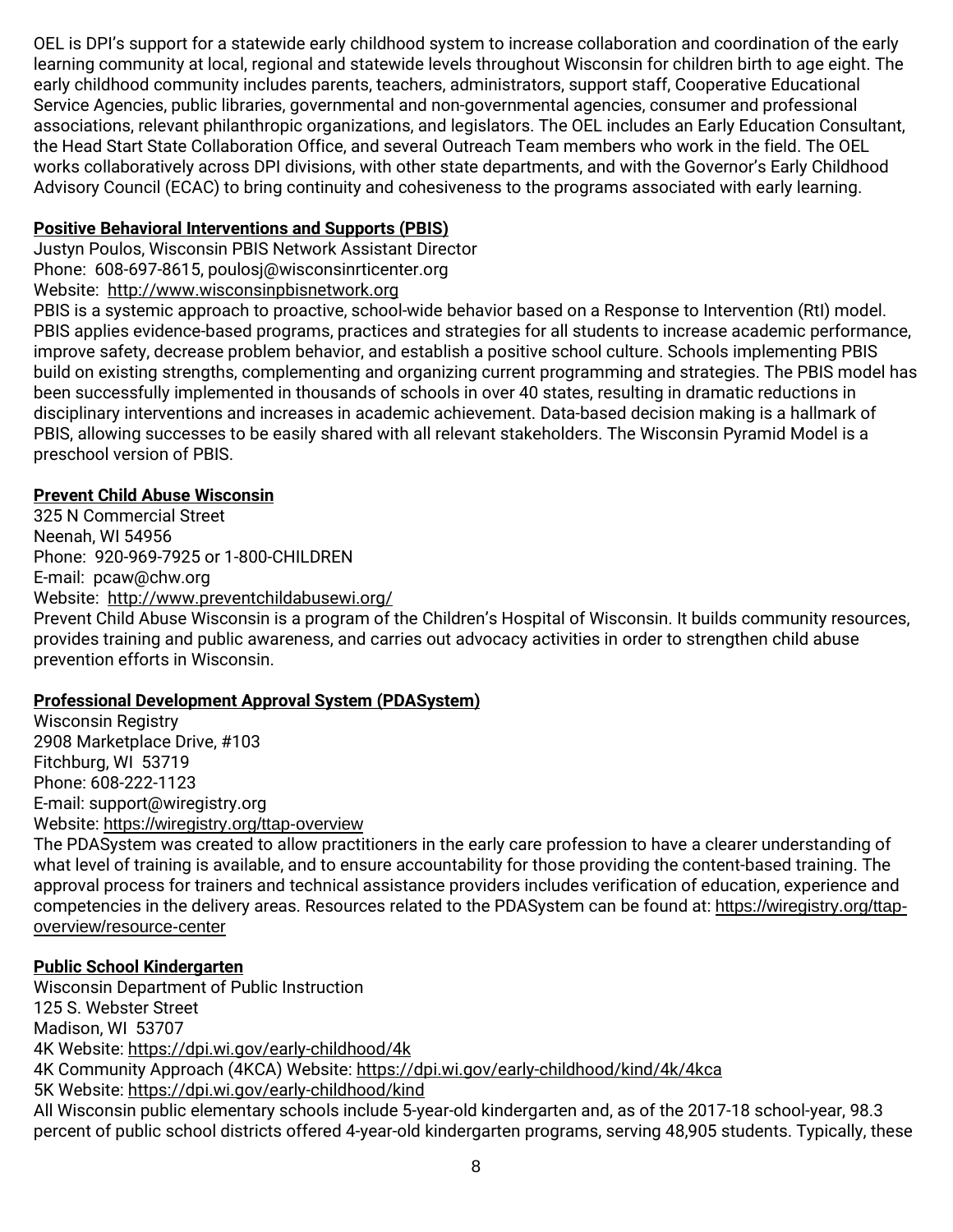programs have been in public school buildings. An increased number of school districts have initiated communitybased approaches through partnerships that bring 4K and 5K programs into child care, preschool, or Head Start center settings. In these locations, licensed teachers may still have separate kindergarten classrooms, may team teach in a blended program, or teach through other arrangements.

#### **The Registry** See **Wisconsin Registry**

# **REWARD Wisconsin Stipend Program (Rewarding Education with Wages And Respect for Dedication)**

Wisconsin Early Childhood Association (WECA) 2908 Marketplace Drive, Suite 101 Fitchburg, WI 53719 Phone: 608-240-9880 or 800-783-9322, Fax: 877-248-7662 Website: [https://wisconsinearlychildhood.org/programs/reward](https://wisconsinearlychildhood.org/programs/reward/) The REWARD Wisconsin Stipend Program is a compensation and retention initiative for members of the early care and education workforce who are at Wisconsin Registry Career Level 7 or higher. Incremental yearly salary supplements are awarded based on one's educational attainments and longevity in the field. This program encourages increased education and retention through increased compensation.

# **Statewide Training Calendar**

Phone: 608-222-1123 E-mail: [support@wiregistry.org](mailto:support@wiregistry.org) Website: <https://go.wiregistry.org/v7/trainings/search>

The Wisconsin Registry maintains a statewide, profession-wide, free, web-based interactive training calendar for anyone in the field of child care and education in Wisconsin. Events and trainings may be searched according to location, date, topic, format, language, and tier level, or one may browse the current course catalog. Agencies offering training are encouraged to register as sponsors and post their event information directly on the interactive Training Calendar.

# **Strengthening Families**

Child Abuse and Neglect Prevention Board 110 East Main Street, Suite 810 Madison, WI 53703 Phone: 608-266-6871 Website: <https://www.cssp.org/reform/strengtheningfamilies>

Wisconsin was one of the first seven states to pilot the Strengthening Families through Early Care and Education Initiative, an innovative, research-based strategy to prevent child maltreatment by building on the strong relationships that parents of young children typically have with their child care providers. The Wisconsin Child Abuse and Neglect Prevention Board, the Supporting Families Together Association, and other partners continue to work to increase the number of child care programs in the state that build protective factors with families, to enhance relationships between child welfare and early care and education, and to improve coordination across fields that work with young children and their families.

# **Supporting Families Together Association (SFTA)**

700 Rayovac Drive, Suite 6 Madison WI 53711 Phone: 1-888-713-KIDS or 608-443-2490, Fax: 608-441-5399 E-mail: [info@supportingfamiliestogether.org](mailto:info@supportingfamiliestogether.org) Website: [https://supportingfamiliestogether.org](https://supportingfamiliestogether.org/)  Supporting Families Together Association envisions an environment in which all children have the opportunity to reach their highest potentials and all adults understand their roles and responsibilities to children. To make this happen, SFTA supports and sustains an effective network of family support and early care and education systems through statewide membership of Child Care Resource & Referral Agencies, Family Resource Centers, and other organizations and individuals committed to early childhood. SFTA focuses efforts on four early childhood priorities: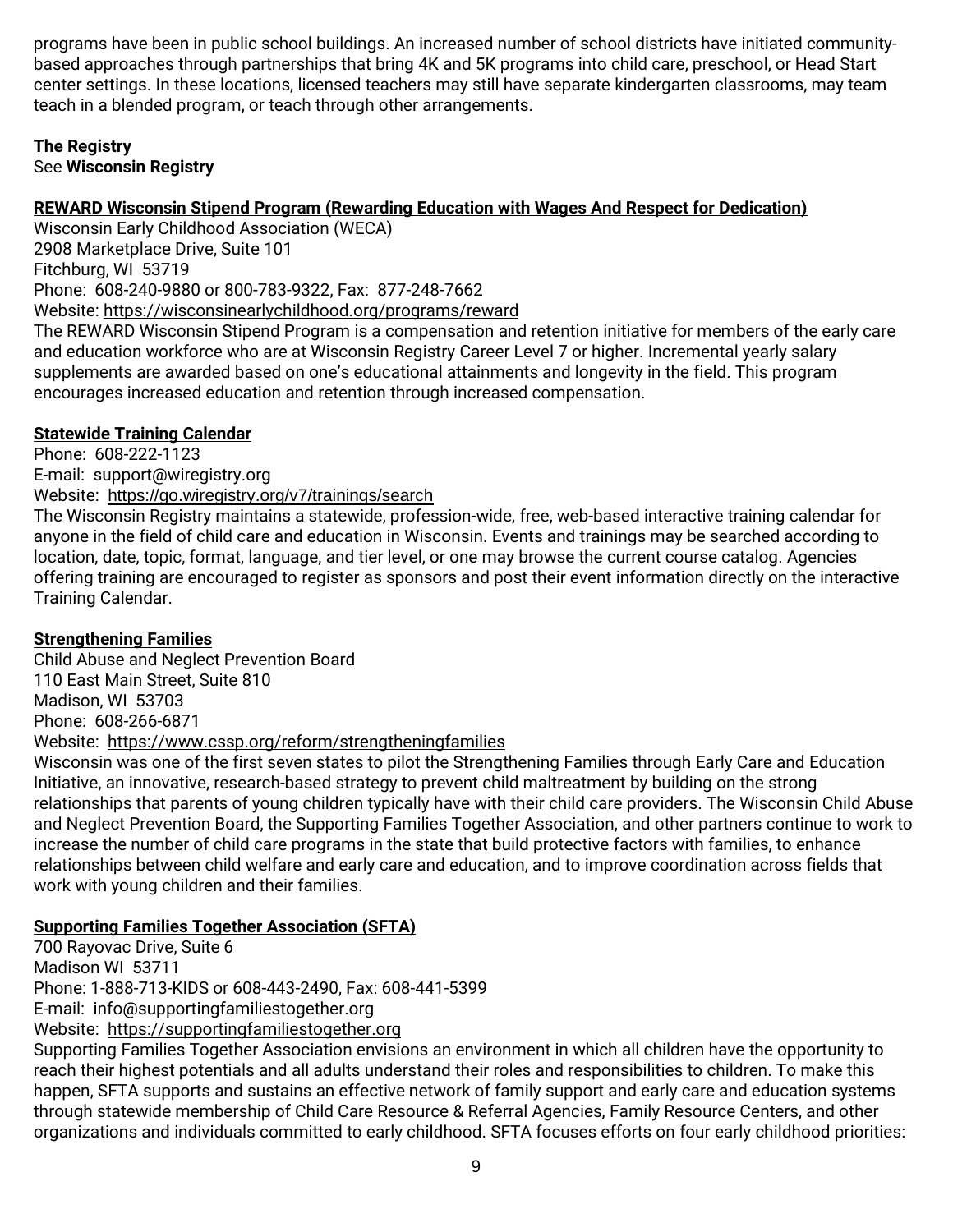- Quality Early Care and Education: SFTA is committed to working with our community-based organizations to advocate, educate and build Wisconsin's capacity to deliver high-quality early care and education experiences to all of Wisconsin's children. This is supported through programming like YoungStar, Training & Technical Assistance and Child Care Resource & Referral Services.
- **Strong Families:** SFTA provides concrete support to families in a strengths-based and evidence-informed manner in order to prevent child abuse and neglect. This is supported through child abuse and neglect prevention efforts and training, including Strengthening Families, Stewards of Children and SFTA's Annual Small Change Makes a Big Difference Campaign.
- Healthy Children: SFTA is actively engaged in a broad range of health promotion efforts that are designed to create better health outcomes for all of Wisconsin's children. This is supported through efforts to promote The Pyramid Model of Social Emotional Competence and obesity prevention initiatives like Active Early.
- Responsive Systems: SFTA builds systems and supports to early childhood that result in opportunities for all children to reach their highest potential. This is integrated into all programming at SFTA, including the radio program, Apoyando Familias Aprendiendo Juntos, and intentional supports for Wisconsin's 11 Tribes.

# **T.E.A.C.H. Early Childhood® Wisconsin Scholarship Program (Teacher Education And Compensation Helps)**

Wisconsin Early Childhood Association (WECA) 2908 Marketplace Drive, Suite 101 Fitchburg, WI 53719 Phone: 608-240-9880 or 1-800-783-9322, option 3; Fax: 877-248-7662 Website:<http://wisconsinearlychildhood.org/programs/teach/>

T.E.A.C.H. Early Childhood® Wisconsin is a statewide scholarship program designed to help teaching staff in child care centers and after-school programs, Head Start teachers, family child care providers, and center directors and administrators advance their educational qualifications while continuing their current employment in regulated early childhood and school-age care settings. T.E.A.C.H. links education, compensation and commitment to improving the quality of early education. There is a variety of scholarship models designed to meet the diverse needs of the workforce. All models support credit-based education in Wisconsin institutions of higher education. By working in partnership with programs and scholarship recipients, T.E.A.C.H. pays the largest share of expenses related to the completion of an educational path towards a credential, degree, or coursework related to improving a YoungStar rating. T.E.A.C.H. provides professional development counseling and administrative support as well, plus bonus upon contract completion.

# **Tom Copeland**

# Website: [http://www.tomcopelandblog.com](http://www.tomcopelandblog.com/)

Tom Copeland is a leading trainer, author, and advocate on business issues for family child care providers since 1981. His Taking Care of Business Blog focuses on the business side of running a family child care program, including record keeping, taxes, contracts, legal issues, insurance, money management and retirement planning.

# **UMOS Migrant Child Care Program**

300 S. Koeller Street Oshkosh, WI 54902-5590 Other UMOS office locations: <https://www.umos.org/corporate/locations.html> Phone: 414-389-6000 Website: [https://www.umos.org/childhood/migrant\\_child\\_care.html](https://www.umos.org/childhood/migrant_child_care.html) UMOS has received funding for the Migrant Child Care (MCC) Program through the Wisconsin Department of Children and Families. MCC and Migrant and Seasonal Head Start Programs work collaboratively to close the gap of un-served and underserved migrant children throughout Wisconsin. The UMOS MCC Program has several licensed centers in Wisconsin that provide an educational, nurturing, and safe environment for children.

# **University of Wisconsin Cooperative Extension Family Living Programs**

637 Extension Building, 432 Lake Street Madison, WI 53706 Phone: 608-263-1095 County offices: [https://counties.extension.wisc.edu](https://counties.extension.wisc.edu/)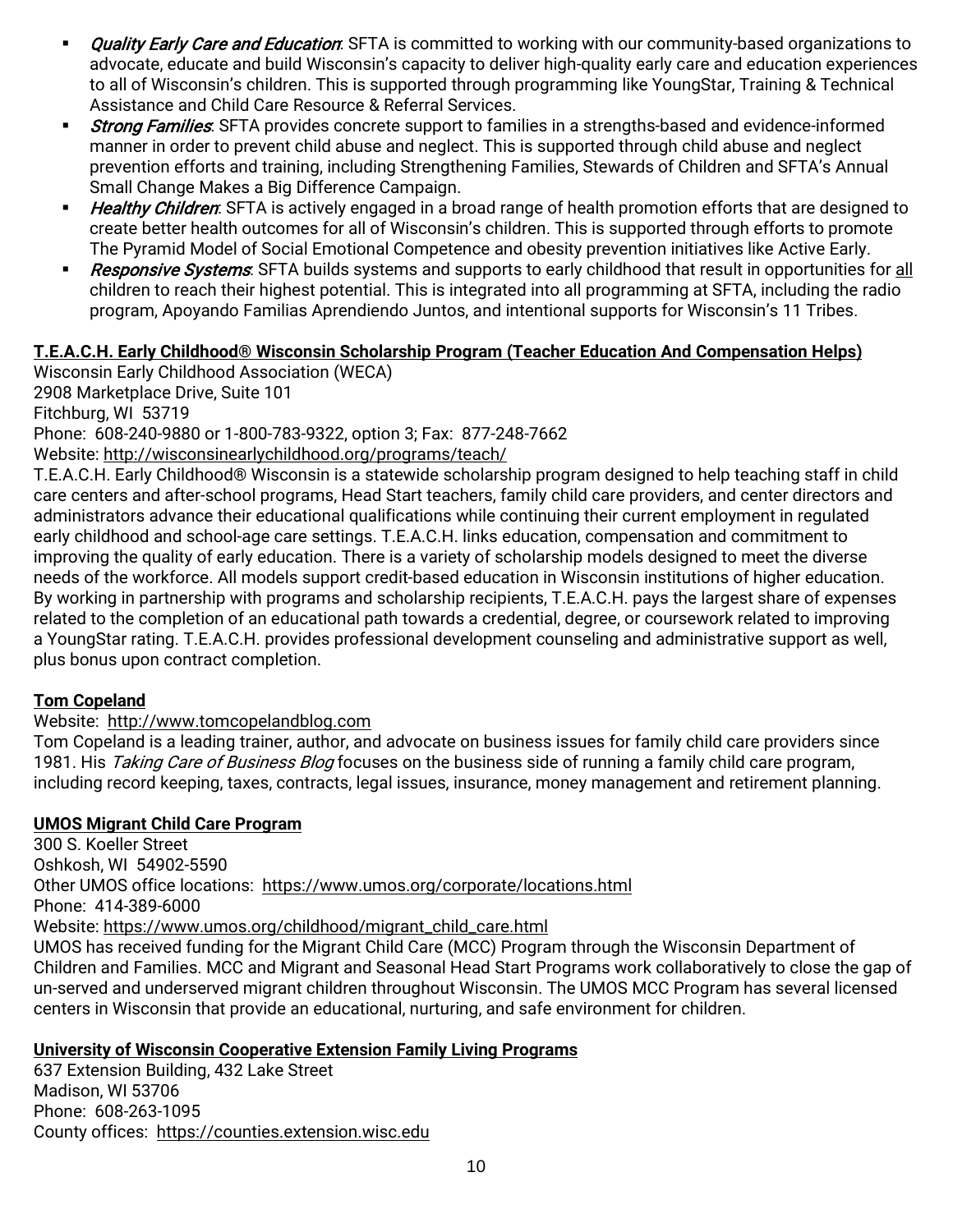#### Website: [https://flp.ces.uwex.edu](https://flp.ces.uwex.edu/)

Family Living's programs are developed using university research. Extension educators based in every county respond to the challenges facing today's families with evidence-informed programs and practices, as well as local knowledge gained from living in the communities they serve. Extension educators help to create an environment where families have the information, skills, and assets they need to contribute to their communities and improve their quality of life in such areas as family relationships, nutrition and health, and financial security. (On July 1, 2018, the former UW-Extension joined with UW-Madison and UW System Administration.)

#### **Waisman Center**

1500 Highland Avenue Madison, WI 53705-2280 Phone: 608-263-5760 Website:[http://www.waisman.wisc.edu](http://www.waisman.wisc.edu/)

One of 67 university centers dedicated to the advancement of knowledge about human development and developmental disabilities through research and practice, the Waisman Center shares its resources in many ways: through public lectures and seminars; consultation to physicians, educators, and other professionals; an internet website and resource center [\(http://www.waisman.wisc.edu/cedd/early.php\)](http://www.waisman.wisc.edu/cedd/early.php) specializing in topics related to developmental disabilities; and through articles in professional journals, books, and other publications.

#### **Well Badger Resource Center**

Phone: 1-800-642-7837 E-mail: help@wellbadger.org Website: [www.wellbadger.org](http://www.wellbadger.org/)

The Well Badger Resource Center provides health-related Information & Referral (I&R) services to individuals, families, and health professionals throughout the state. Individuals can access I&R services in two ways: 1) Connect with friendly, knowledgeable Certified Information & Referral Specialists by phone, email, text message, live chat, or Facebook messenger. Specialists are available 7 AM - 6 PM, Monday – Friday, and after-hours inquiries are responded to the following business day. 2) Use the up-to-date online directory and search thousands of available health and social service resources throughout the state.

Well Badger is home to the WI Maternal & Child Health Hotline, Wisconsin First Step, and the WI Informed Consent Helpline. Well Badger is operated by the Wisconsin Women's Health Foundation and funded by the WI Department of Health Services.

# **WIDA**

School of Education, UW-Madison Phone: 866-276-7735 E-mail: [help@wida.us](mailto:help@wida.us)  Website: [https://wida.wisc.edu](https://wida.wisc.edu/)

Housed at UW-Madison, WIDA advances academic language development and academic achievement for culturally and linguistically diverse children and youth through high-quality standards, assessments, research, and professional learning for educators. WIDA Early Years focuses specifically on the language development of multilingual children in ECE settings.

# **Wisconsin AfterSchool Association (WAA)**

See **Wisconsin Child Care Administrators Association** which is now the Wisconsin affiliate of the **National AfterSchool Association**.

# **Wisconsin Afterschool Network (WAN)**

Randy Neeve, Center for Community Health Advancement Marshfield Clinic Health System 1000 N Oak Avenue (F1C) Marshfield, WI 54449 Phone: 715-221-8400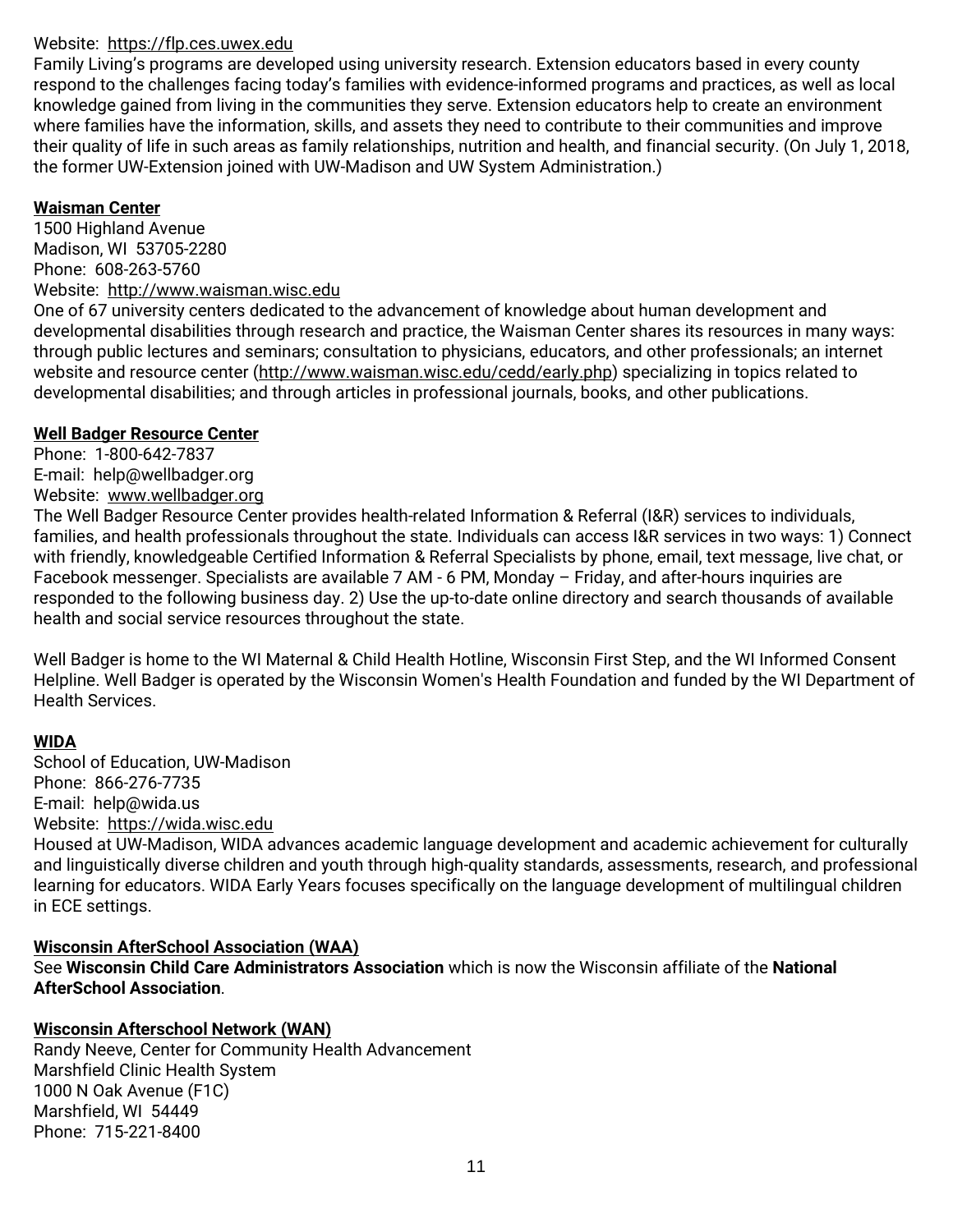# E-mail: [communityhealth@marshfieldclinic.org](mailto:communityhealth@marshfieldclinic.org)

# Website: [http://wiafterschoolnetwork.org](http://wiafterschoolnetwork.org/)

WAN is a public/private partnership of local and state organizations. Its vision is to: 1) create a comprehensive statewide system for professional development for school-age programs in Wisconsin to foster a system of multiple pathways for training and technical assistance and to ensure high quality programs across the state are initiated to meet the needs of diverse populations, 2) maintain and expand a sustainable structure of statewide, regional, and local partnerships, particularly school-community partnerships, focused on supporting policy development at all levels, and 3) support the development and growth of statewide policies that will secure the resources that are needed to sustain new and existing school-based/school-linked afterschool programs.

#### **Wisconsin Alliance for Infant Mental Health (WI-AIMH)**

6213 Middleton Springs Drive, Suite 205 Middleton, WI 53562 Phone: 608-442-0360 E-mail: [info@wiaimh.org](mailto:info@wiaimh.org) Website: [http://wiaimh.org](http://wiaimh.org/)

WI-AIMH strives to promote infant and early childhood mental health through building awareness, promoting professional capacity, fostering partnerships and supporting policies which are in the best interest of infants, young children and their families. WI-AIMH works to weave infant and early childhood mental health principles into the fabric of all systems that touch the lives of young children and their families and to provide professionals working with young children and their families the knowledge, skills, and relationship-based, culturally sensitive practices that support healthy social and emotional development.

# **Wisconsin Birth to 3 RESource Project**

Cooperative Service Agency #5 (CESA 5) 626 E Slifer Street, Portage WI 53901 Phone: 608-745-5400

Website: <https://www.dhs.wisconsin.gov/birthto3/regions.htm>

RESource staff are responsible for assisting state staff in technical assistance and monitoring of county Birth to 3 Programs. They participate in and co-facilitate county program reviews and provide ongoing technical assistance for county Birth to 3 programs in their designated regions. RESource provides county programs a liaison to state staff to disseminate information and assist in program implementation.

# **Wisconsin Center for Environmental Education – Project Learning Tree (WCEE-PLT)**

Nicole Filizetti, Wisconsin PLT State Coordinator Wisconsin Center for Environmental Education University of Wisconsin – Stevens Point 800 Reserve Street Stevens Point, WI 54481 Phone: 906-450-3106 E-mail: wcee-plt@uwsp.edu Website: <https://www.uwsp.edu/cnr-ap/wcee/Pages/project-learning-tree.aspx> PLT offers teacher workshops and educational materials – such as an Early Childhood Activity Guide and Music/Movement CD – that use trees and forests to teach kids how to think, not what to think, about environmental issues.

# **Wisconsin Child Care Administrators Association (WCCAA)**

Board President – Joan Beck E-mail: [contactwccaa@gmail.com](mailto:contactwccaa@gmail.com)

Website: <http://www.wccaa.org/>

WCCAA was founded in 1976 to help child care administrators in Wisconsin network with each other, spread the news about issues affecting them, take joint action on advocacy issues, and help administrators find out about classes and training specifically designed to meet their needs. WCCAA plays a critical role in directing the future of professionalism in child care in Wisconsin by working with local, state, and federal government officials to educate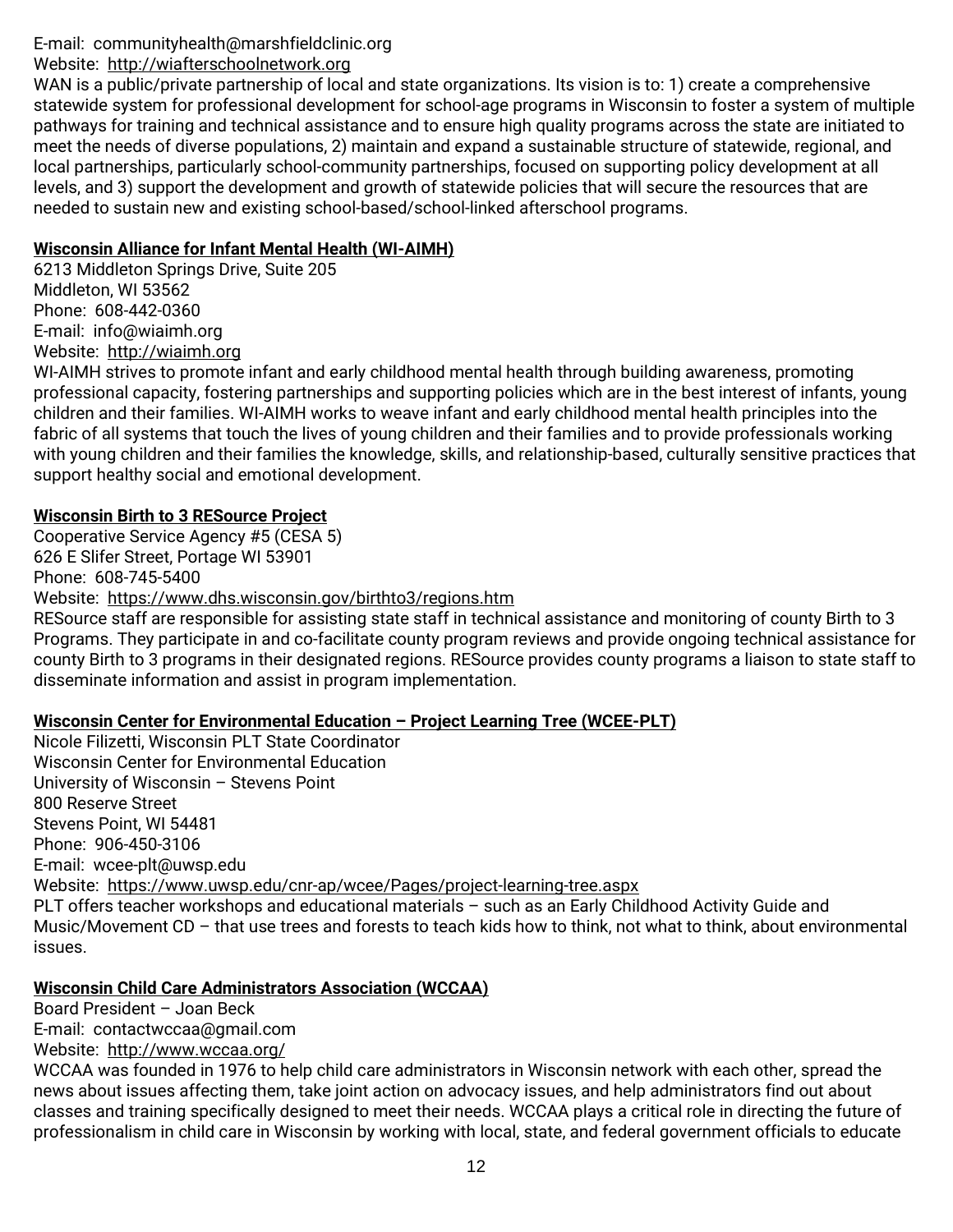them about the organization, its members, and their commitment to professionalism and excellence in child care. WCCAA is the state affiliate of the National AfterSchool Association.

# **Wisconsin Child Lead Poisoning Prevention Program (Lead-Safe Wisconsin)**

Wisconsin Department of Health Services, Division of Public Health, Bureau of Environmental and Occupational Health 1 W. Wilson Street, Room 145, P. O. Box 2659 Madison, Wisconsin 53701-2659 Phone: 608-266-5817 Fax: 608-267-0402 Website:<http://dhs.wi.gov/lead>

The Lead-Safe Wisconsin website has tools, resources and information for child care providers to help protect children from exposure to lead and prevent childhood lead poisoning. This includes information on the effects of lead on young children and the lifelong health outcomes associated with lead exposure and actions that can be taken to prevent it. The site also has important information about lead-safe work practices that must be followed in child care centers when painting and renovating in a child-occupied facility built before 1978. If you want to know if childhood lead poisoning occurs in your community, this website tells you how to obtain maps of Wisconsin communities indicating the locations of homes where children have been found to be lead-poisoned; see [https://www.dhs.wisconsin.gov/lead/data.htm,](https://www.dhs.wisconsin.gov/lead/data.htm) or call the Wisconsin Childhood Lead Poisoning Prevention Program at 608-266-5817.

#### **Wisconsin Circuit Court Access (WCCA)**

#### Website: <http://wcca.wicourts.gov/index.xsl>

WCCA is a website that provides access to certain public records of the circuit courts of Wisconsin. The information displayed is an exact copy of the case information entered into the Consolidated Court Automation Programs (CCAP) case management system by court staff in the counties where the case files are located. The court record summaries viewed here are all public records under Wisconsin open records law. However, it may be a violation of state law for an employer to discriminate against a job applicant because of an arrest or conviction record. Generally speaking, an employer may refuse to hire an applicant on the basis of a conviction only if the circumstances of the conviction substantially relate to the particular job. For more information, see Wisconsin Statute 111.335 [\(http://docs.legis.wisconsin.gov/statutes/statutes/111/II/335\)](http://docs.legis.wisconsin.gov/statutes/statutes/111/II/335) and the Department of Workforce Development's Arrest and Conviction Record webpage [\(https://dwd.wisconsin.gov/er/civilrights/discrimination/arrest.htm\)](https://dwd.wisconsin.gov/er/civilrights/discrimination/arrest.htm), or contact Child Care Licensing at the Department of Children and Families [\(https://dcf.wisconsin.gov/cclicensing\)](https://dcf.wisconsin.gov/cclicensing).

# **Wisconsin Council on Children and Families (WCCF)**

See **Kids Forward**

# **Wisconsin Department of Agriculture, Trade and Consumer Protection (DATCP)**

2811 Agriculture Drive PO Box 8911 Madison, WI 53708-8911 Phone: 608-224-5012 Website: <http://datcp.wi.gov/>

DATCP is responsible for food safety, animal and plant health, protecting water and soil and monitoring fair and safe business practices. The agency is responsible for inspecting and licensing more than 100,000 businesses and individuals, analyzing millions of laboratory samples, conducting hundreds of hearings and investigations, educating businesses and consumers about best practices, adopting rules that have the force of law, and promoting Wisconsin agriculture at home and abroad.

# **Wisconsin Department of Children and Families, Bureau of YoungStar**

201 W. Washington Avenue, P.O. Box 8916 Madison, WI 53708-8916 Quality Initiatives:<https://dcf.wisconsin.gov/childcare/quality>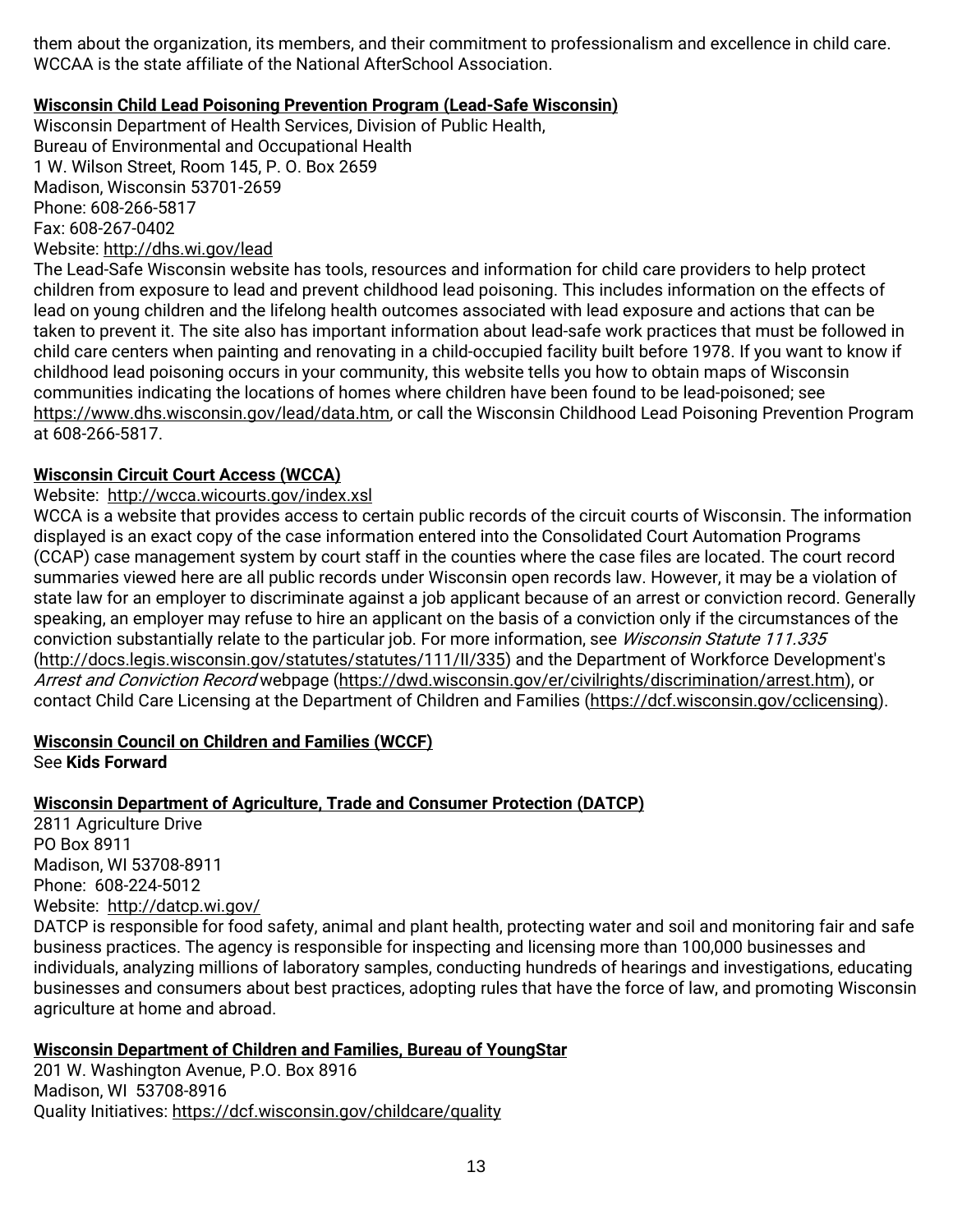The DCF Bureau of YoungStar has lead planning responsibility for quality improvement efforts and delivery of resources and support to child care programming. The Bureau, in cooperation with the early childhood community, provides knowledgeable leadership, guidance, and joint planning to achieve this vision. The Bureau directs the YoungStar Child Care Quality Rating and Improvement System, the Scholarship and Bonus Initiative administered through the Wisconsin Early Childhood Association, the Child Care Resource and Referral Contract administered through the Supporting Families Together Association, and the quality contracts for training and technical assistance delivery for quality programming and planned supply of child care and early education services.

# **Wisconsin Department of Natural Resources (DNR) – Project Learning Tree** See **Wisconsin Center for Environmental Education – Project Learning Tree**

# **Wisconsin Department of Safety and Professional Services – Division of Industry Services (DSPS-DIS)**

4822 Madison Yards Way Madison, WI 53705 Phone: 608-266-2112 Website: https://dsps.wi.gov/Pages/AboutDSPS/Divisions.aspx DSPS-DIS sets standards, reviews plans, and performs inspections for commercial buildings and makes safety and Commercial Building Code information available in multiple formats.

# **Wisconsin Division for Early Childhood (WDEC)**

Cathy Thorsen, Ed.D., President

E-mail: thorseca@uwec.edu

Website: <http://www.dec-sped.org/wisconsin-dec>

WDEC is a state chapter of the Division for Early Childhood (DEC), one of 17 divisions of the Council for Exceptional Children (CEC) - the largest international professional organization dedicated to improving educational outcomes for individuals with exceptionalities, students with disabilities, and/or the gifted. DEC is especially for individuals who work with or on behalf of children with special needs, birth through age eight, and their families. Founded in 1973, the Division is dedicated to promoting policies and practices that support families and enhance the optimal development of children. DEC is an international community of 5,000 professionals and family members - in 50 U.S. states, 9 Canadian provinces, and 22 other countries - all working together to support the development of young children with special needs and to create a system of support for all young children and their families. WDEC established the Jenny Lange Scholarship Fund through UW-Whitewater and is a co-sponsor of the annual WI Early Childhood Education and Care Conference and the biennial JoLyn Beeman Memorial Lecture Series. Membership in WDEC provides reduced fees at these conferences; a state newsletter; and monthly publications, including the Young Exceptional Children journal.

# **Wisconsin Early Care and Education Career Guide**

Website: <http://www.collaboratingpartners.com/professionalism/career-guide>

The intent of the Career Guide is to support individuals in identifying career paths within the field of early care and education. Links are provided to connect individuals to the organizations with which they may be interested in seeking employment. Links are also provided to sites with information on educational and degree requirements. Resources are identified to support individuals seeking to further their education through credit-based coursework.

# **Wisconsin Early Childhood Association (WECA)**

2908 Marketplace Drive, Suite 101, Fitchburg, WI 53719 Phone: 608-240-9880 or 1-800-783-9322, Fax: 877-248-7662 E-mail: [weca@wisconsinearlychildhood.org](mailto:weca@wisconsinearlychildhood.org) Website: [http://wisconsinearlychildhood.org](http://wisconsinearlychildhood.org/)

WECA is a statewide, nonprofit organization serving as a professional association whose members care for and educate well over 70% of Wisconsin's children ages birth to eight. WECA works to advance positive change for children by strengthening the capacities of child care professionals through a variety of services including the T.E.A.C.H. Early Childhood Scholarship and REWARD stipend programs, the Wisconsin Early Education Shared Services Network, conferences and trainings, and a food program. WECA also advocates for policies and programs that support the well-being of children and early childhood educators. WECA is an affiliate of the National Association for the Education for Young Children (NAEYC).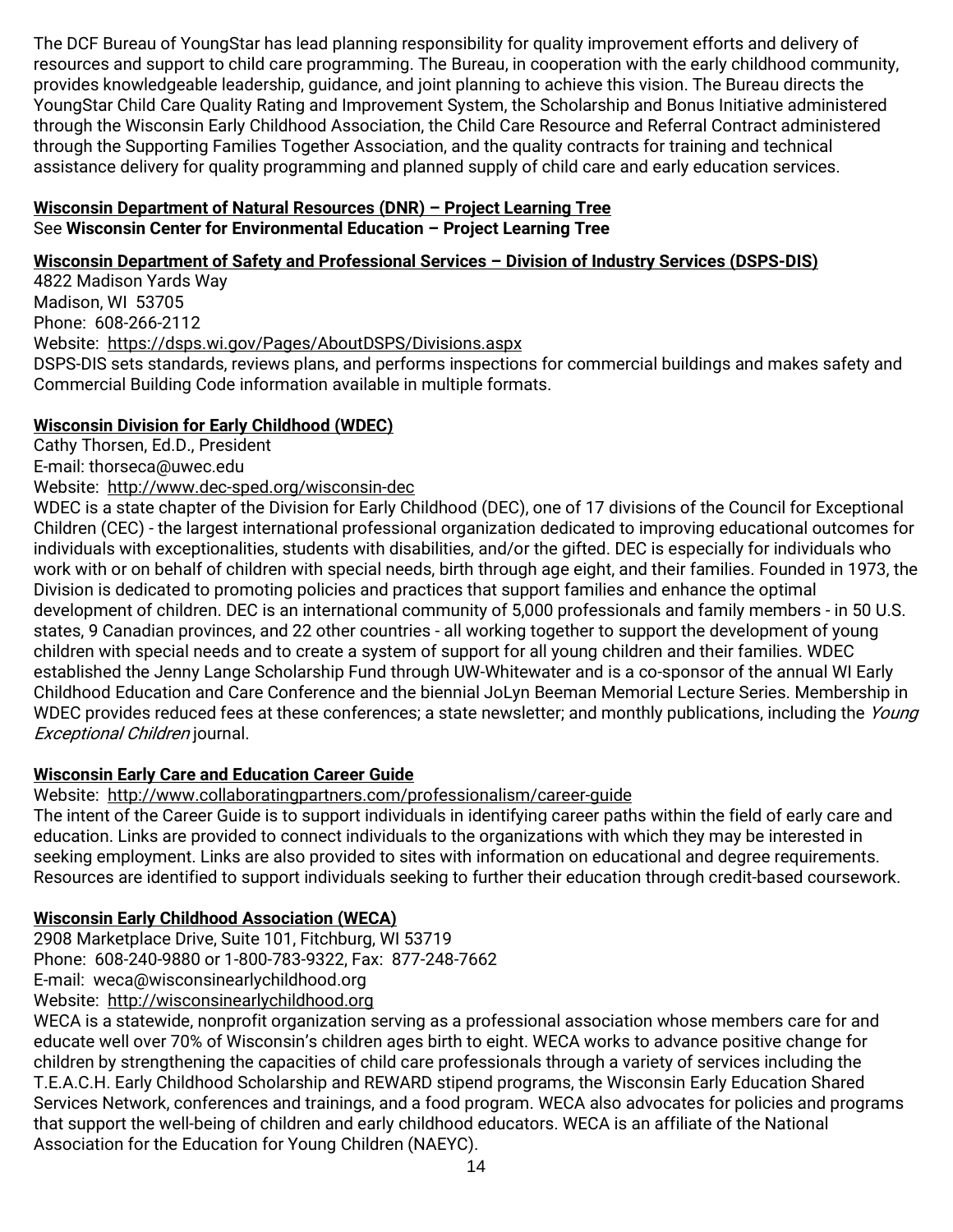# **Wisconsin Early Childhood Collaborating Partners (WECCP)**

Department of Public Instruction P.O. Box 7841 Madison, WI 53707-7841 Fax: 608-266-2529 Website: [http://www.collaboratingpartners.com](http://www.collaboratingpartners.com/)

WECCP was started in 1994. It focuses on collaboration among diverse early childhood partners. It exists now as a "braided" funding effort among three state agencies: Department of Public Instruction (DPI), Department of Children and Families (DCF), and Department of Health Services (DHS). The WECCP website serves as the collaborative source of information on issues of cross-sector interest, state initiatives, and research-based practices. A team of Outreach Specialists supports ongoing cross-sector professional development and improvement activities.

The WECCP listserv - <https://dpi.wi.gov/early-childhood/programs/listservs>- is designed to facilitate interactive, electronic communication among agencies, associations, and individuals providing services to Wisconsin's young children (birth to age 8) and their families. The focus of this listserv is on state, community and interagency efforts to improve service delivery approaches for young children and their families.

WECCP information on community approaches to serving children is available at: <http://www.collaboratingpartners.com/family-community-engagement/4k-community-approaches>

Information on curriculum is available at <http://www.collaboratingpartners.com/learning-experiences> and information on screening and assessment is at [http://www.collaboratingpartners.com/screening-assessment.](http://www.collaboratingpartners.com/screening-assessment/)

# **Wisconsin Early Childhood Obesity Prevention Initiative (WECOPI)** See **Healthy Early**

# **Wisconsin Early Education Shared Services Network (WEESSN)**

Kelly Matthews, WEESSN Coordinator Wisconsin Early Childhood Association 2908 Marketplace Drive, Suite 101, Fitchburg, WI 53719 Phone: 608-729-1042, Fax: 877-248-7662 E-mail: [weessn@wisconsinearlychildhood.org](mailto:weessn@wisconsinearlychildhood.org) Website: <https://wisconsinearlychildhood.org/programs/weessn> WEESSN reduces operational costs for family and group child care providers who participate and provides them with specialized child care management data systems and other intentional supports. By streamlining regulation compliance, business practices, purchasing, and program logistics, the network makes the lives of child care providers easier and supports them in their mission of educating kids, caring for families, and serving the community.

# **Wisconsin Early Learning Coalition**

Kids Forward Website: <http://kidsforward.net/early-learning-coalition-launches-agenda-2017-19> Comprised of 14 prominent early childhood organizations, the Early Learning Coalition conducted the Great Start: Early Learning Matters campaign, advocating that all Wisconsin children get a "Great Start." The Coalition's agenda for the 2017-2019 biennial budget focused on supporting high-quality child care and expanding home visiting opportunities. Coalition members promote public policies and public investments that make high-quality early care and education a top priority in Wisconsin. Kids Forward is the organizational home of the Coalition.

# **WI FACETS**

600 W. Virginia Street, Suite 501 Milwaukee, WI 53204 Phone: 877-374-0511 or 414-374-4645 Website:<http://www.wifacets.org/>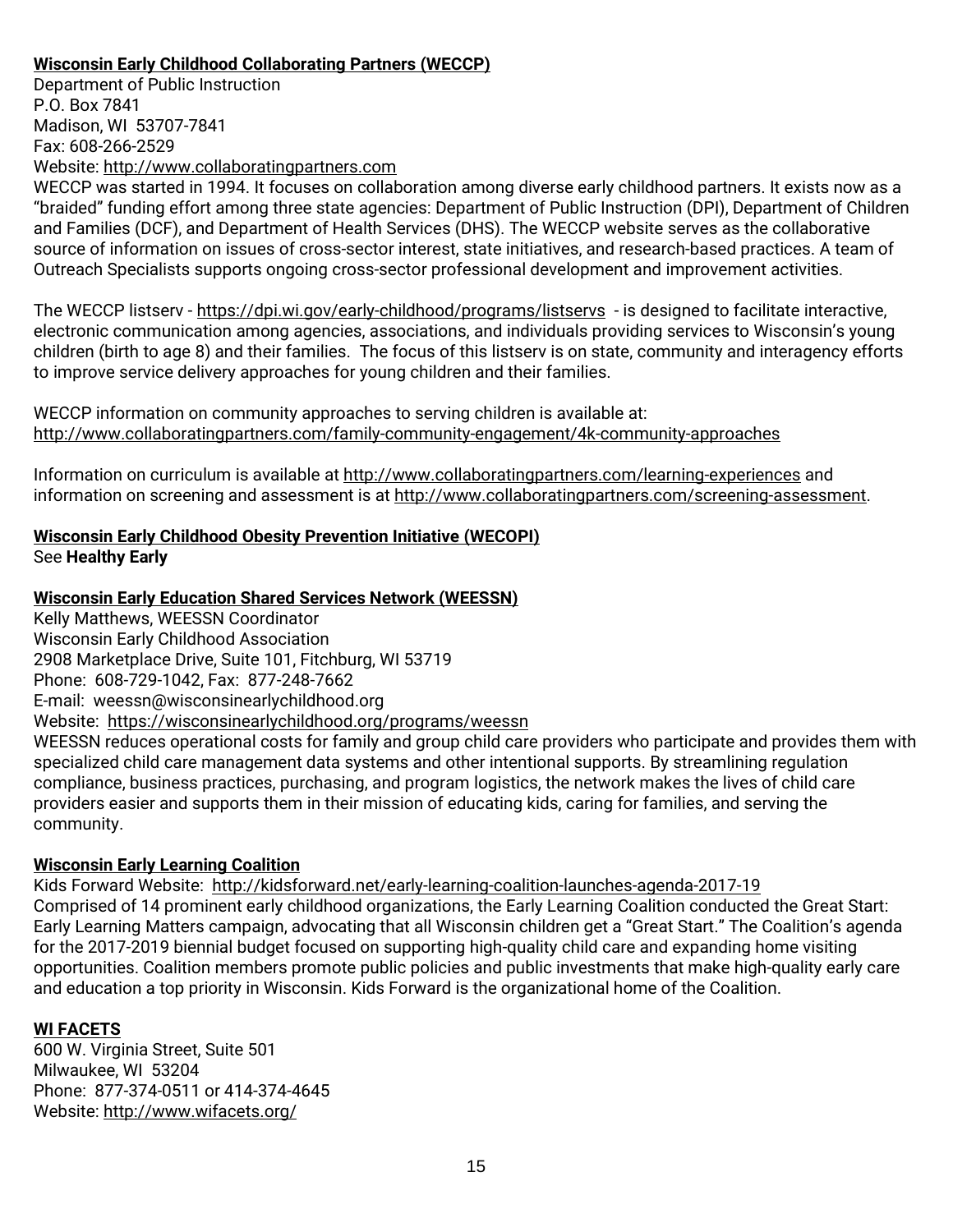Wisconsin Family Assistance Center for Education, Training & Support, Inc. (WI FACETS) is a nonprofit organization serving Wisconsin children and adults with disabilities, their families and those who support them. Services provided include: public awareness, parent education, specialized workshops, parent support, parent leadership, and promotion of partnership activities between parents and professionals.

# **Wisconsin Family Child Care Association (WFCCA)**

# Website: [http://www.wisconsinfamilychildcare.org](http://www.wisconsinfamilychildcare.org/)

WFCCA is a statewide organization of family child care providers and their supporters, formed to provide support, involvement, and communication with others in the profession. The goal of the Association is to help maintain the high quality of care that promotes the physical, intellectual, emotional, and social development of children by:

- Promoting the awareness of family child care as a viable choice in child care.
- Promoting awareness of the professionalism of family child care.
- Providing an opportunity for input into laws concerning children.
- Providing a statewide information/assistance network.
- Providing an opportunity for involvement, support, and communication with others.

# **Wisconsin First Step**

# See **Well Badger Resource Center**

# **Wisconsin Head Start Association (WHSA)**

5250 E. Terrace Drive, Suite 112 Madison, WI 53718 Phone: 608-442-6879 Fax: 608-442-7672 E-mail: [whsaassist@whsaonline.org](mailto:whsaassist@whsaonline.org) Website: <http://www.whsaonline.org/>

WHSA is a private, not-for-profit, membership organization representing more than 16,000 children, upwards of 3,000 staff, and 39 grantees providing Head Start and Early Head Start services to families throughout Wisconsin. WHSA works to assure the availability of comprehensive, top quality services for children and families. It accomplishes this through advocacy, the delivery of professional development services, and the creation of unique resources for people and organizations committed to families.

# **Wisconsin Housing and Economic Development Authority (WHEDA)**

Ron Slade 611 W. National Avenue, Suite 110 Milwaukee, WI 53204 Phone: 414-227-4039 or 1-800-628-4833, Fax: 414-227-4704 E-mail: [info@wheda.com](mailto:info@wheda.com) Website: http:/[/www.wheda.com](http://www.wheda.com/)

WHEDA's Small Business Guarantee can assist in the expansion or acquisition of a small business or assist in the start-up of a child care business which may be owned by an individual, a partnership, a corporation, a non-profit organization, or a cooperative. For additional information about eligibility requirements, eligible uses of loan proceeds, terms and conditions, and the application process and fees, contact WHEDA.

# **Wisconsin Immunization Program**

Phone: 608-267-9959

# Website: <http://dhs.wisconsin.gov/immunization/>

Local Health Department and Tribal Agency Listing: https://www.dhs.wisconsin.gov/lh-depts/counties.htm The Wisconsin Division of Public Health Immunization Program, in partnership and collaboration with local partners, strives to eliminate the transmission of vaccine-preventable disease through effective immunization programs and outbreak control measures. Utilizing best-practice strategies and evidence-based programming, the steps to achieve this mission include: improving the effectiveness of immunization delivery systems; increasing immunization access for all; identifying and eliminating racial, ethnic and other disparities; and protecting the community through high immunization rates. This web page contains vaccine information as well as many links to other pages and sites.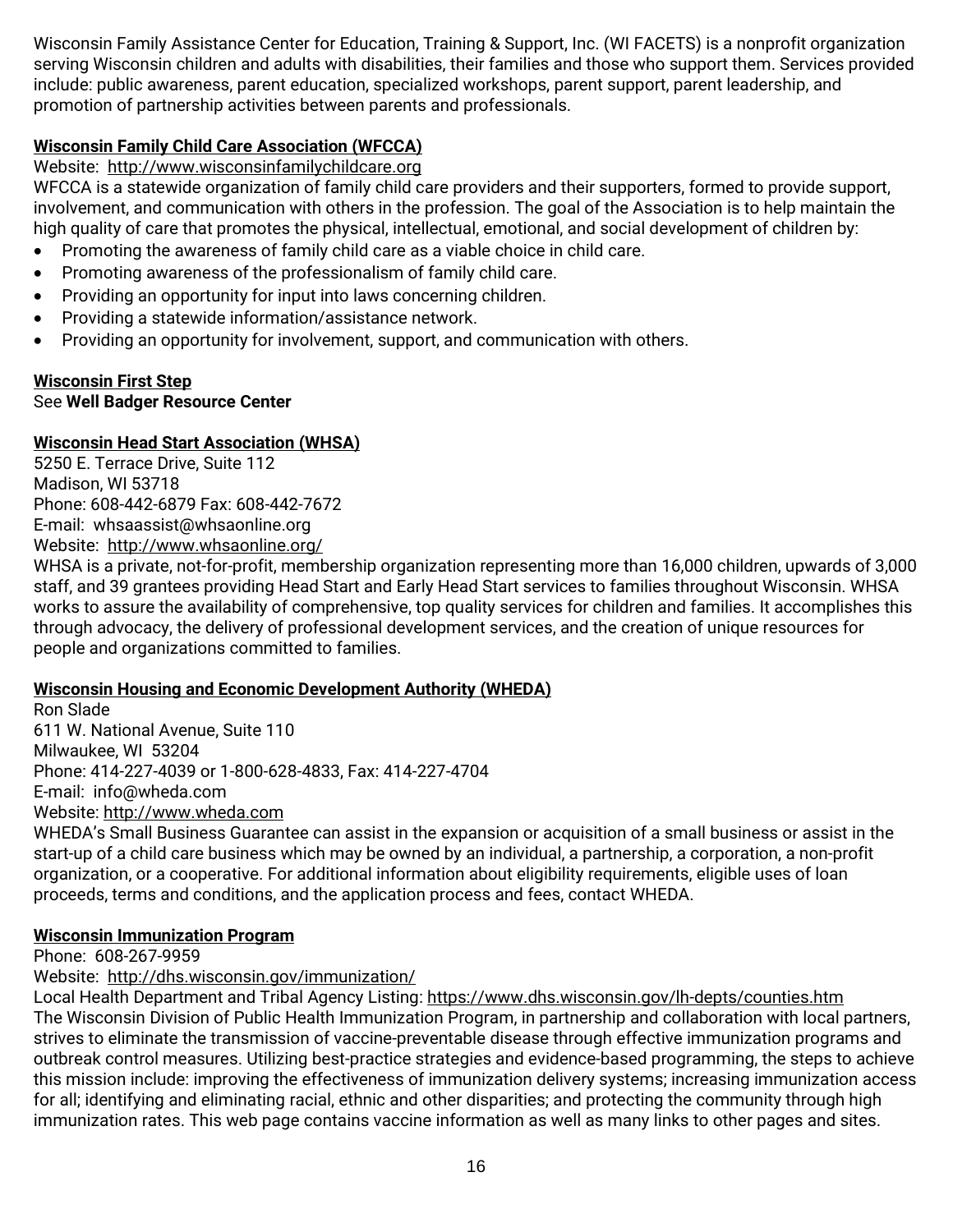# **Wisconsin Immunization Registry (WIR)**

Wisconsin Division of Public Health Bureau of Communicable Diseases Immunization Section 1 W. Wilson Street, Rm 318 PO Box 2659 Madison, WI 53701-2659 Phone: 608-261-9691 Fax: 608-267-9493 E-mail: dhswirhelp@dhs.wisconsin.gov Website: <https://www.dhs.wisconsin.gov/immunization/wir.htm>

The Wisconsin Immunization Registry (WIR) is a computerized Internet database application that was developed to record and track immunization dates of Wisconsin's children and adults, in order to help keep everyone on track for their recommended immunizations. Statewide release occurred in May 2000. All demographic information for births occurring in Wisconsin was back-loaded to January 1995 and continues to be downloaded on a weekly basis.

# **Wisconsin Infant Toddler Policy Project (WITPP)**

2908 Marketplace Drive, Suite 101, Fitchburg, WI 53719 Phone: 608-240-9880 or 1-800-783-9322, Fax: 877-248-7662 E-mail: [weca@wisconsinearlychildhood.org](mailto:weca@wisconsinearlychildhood.org) Website: [http://wisconsinearlychildhood.org](http://wisconsinearlychildhood.org/)

In April 2020, the Wisconsin Department of Children and Families (DCF) and the Wisconsin Early Childhood Association (WECA) were awarded a \$100,000 planning grant from the Pritzker Children's Initiative to develop a policy agenda to expand the availability of high-quality infant and toddler child care in Wisconsin by 25% by 2023. In

2019 the grantees are recruiting a coalition of state- and community-level partners inside and outside government family members, business owners, community leaders, program directors, health providers, caregivers, legislators,

everyone with ideas on how to expand the capacity for infant toddler programming  $-$  to develop an ambitious prenatal-to-age-three policy agency and action plan. Planning grant recipients will be eligible for implementation

grants based on the quality of the plan they develop. Learn more and submit your ideas at: [https://wisconsinearlychildhood.org/get-involved/wi-infant-toddler-policy-project-pritzker-childrens-initiative-grant-](https://wisconsinearlychildhood.org/get-involved/wi-infant-toddler-policy-project-pritzker-childrens-initiative-grant-2019)

# [2019](https://wisconsinearlychildhood.org/get-involved/wi-infant-toddler-policy-project-pritzker-childrens-initiative-grant-2019)

# **Wisconsin Model Early Learning Standards (WMELS)**

# Website: <http://www.collaboratingpartners.com/wmels>

WMELS specify developmental expectations for children birth to first grade, supported by practice-based evidence and scientific research. Samples of children's behavior and adult strategies are also provided. WMELS cover all the domains of children's early learning and development and apply to all settings in which children receive care and education. They provide a shared framework for understanding and communicating expectations for young children's development, and are a guide for parents, early care and education professionals, and policymakers, all of whom share responsibility for the well-being of young children. WMELS were developed by the WMELS Steering Committee, including representatives from the state Departments of Public Instruction, Health Services, and Children and Families; the Head Start State Collaboration Office; and Wisconsin Early Childhood Collaborating Partners.

A copy of the WMELS can be downloaded at http://www.collaboratingpartners.com/wmels/order-wi-model-earlylearning-standards. The Frequently Asked Questions section of the WMELS website lists commonly asked questions regarding the development and intended use of the standards.

Training for Wisconsin Model Early Learning Standards takes place throughout Wisconsin for educators, child care providers, and families who want to continue to improve the quality of early education and care for children birth to first grade: http://www.collaboratingpartners.com/wmels/trainings/training-opportunities

# **Wisconsin Nature Action Collaborative for Children (WiNACC)**

Gerry Slater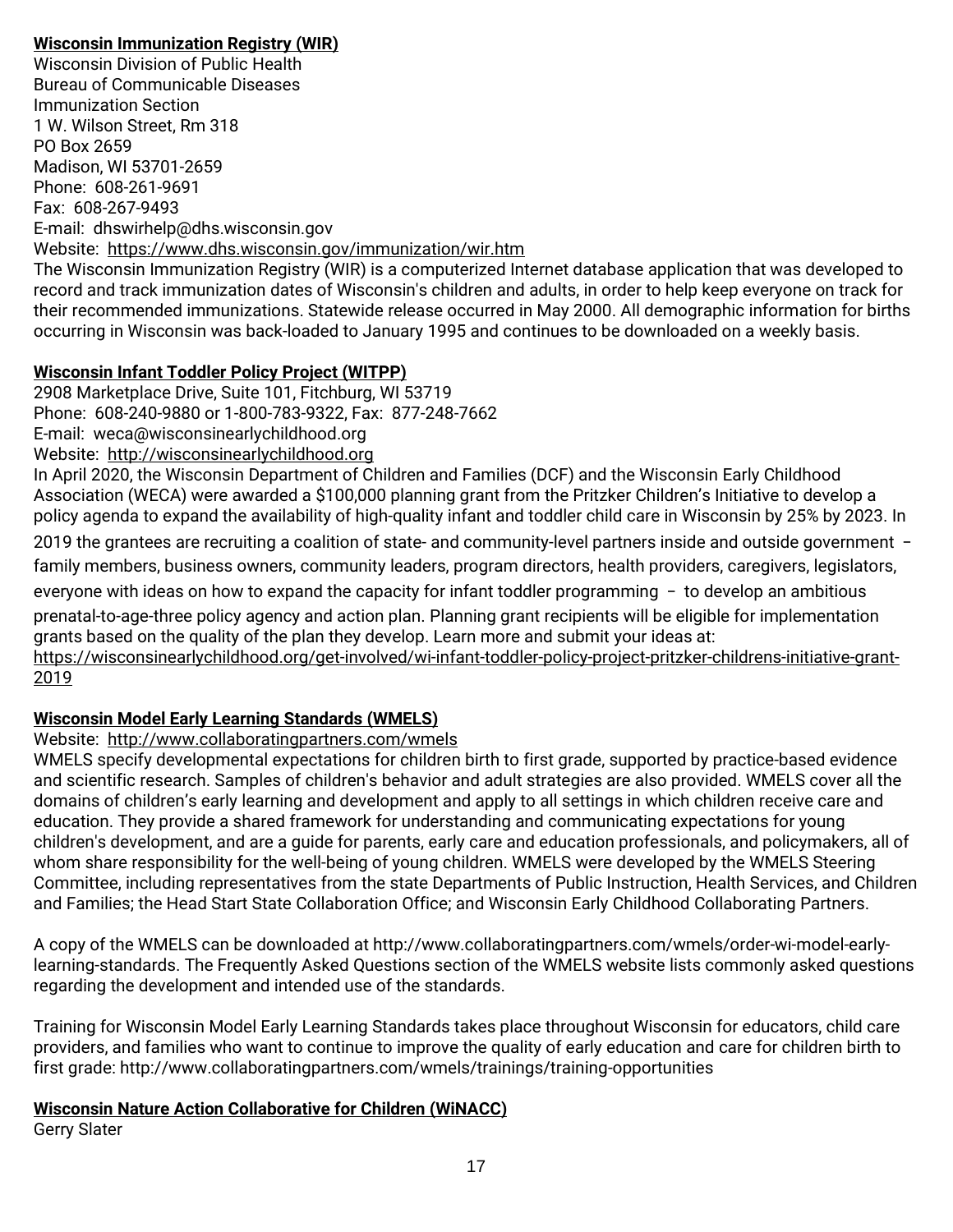Phone: 414-610-7529 E-mail: wisconsinnatureacc@gmail.com

Website: [https://www.wisnacc.org](https://www.wisnacc.org/)

WiNACC is a consortium of agencies and individuals who are committed to the mission of reconnecting Wisconsin children with the natural world by reaching adults and helping them make developmentally appropriate nature education a sustaining and enriching part of the children's daily lives.

#### **Wisconsin Pyramid Model for Social and Emotional Competence**

Wisconsin Alliance for Infant Mental Health 133 S. Butler Street, Suite 340 Madison, WI 53703 Phone: 608-442-0360 Website: <https://wiaimh.org/pyramid-model>

The Pyramid Model is a multi-level system of support to increase social and emotional competence and decrease challenging behaviors in very young children. Evidence-based practices promoted by the Pyramid Model apply to multiple contexts in which children learn and grown, specifically early care and education settings ranging from regulated group and family child care, and four-year-old kindergarten programs, to center-based Early Head Start and Head Start programs. In 2019, 108 sites were implementing the Pyramid Model in 36 programs/communities throughout Wisconsin. Implementation of the Pyramid Model has been correlated with improvements for child outcomes, staff morale, and staff retention. Since 2009, the Wisconsin Alliance for Infant Mental Health has been the lead agency on promoting and guiding professional development and implementation of the Pyramid Model.

#### **Wisconsin Registry**

2908 Marketplace Drive, Suite 103 Fitchburg, WI 53719 Phone: 608-222-1123 E-mail: [support@wiregistry.org](mailto:support@wiregistry.org) Website: [https://wiregistry.org](https://wiregistry.org/)

The Wisconsin Registry is a career level system which awards a certificate verifying that an individual has met all State of Wisconsin, Department of Children and Family Services entry-level training and is qualified for the position that s/he holds. Additional credit-based training is categorized by core knowledge areas as defined by the National Association for the Education of Young Children. The Registry encourages professional development by defining set goals and recognizes the attainment of those goals by individuals. The Registry has developed highly specialized professional credentials and awards completion of the credential to those individuals who have met all prescribed goals. Resource and support materials related to Wisconsin Registry services are available on its website.

# **Wisconsin Registry Credentials**

# Website:<https://wiregistry.org/credentials-overview>

The 11 Credentials awarded by the Wisconsin Registry are: Afterschool & Youth Development, Family Child Care, Infant Toddler, Preschool, Administrator, Leadership, Program Development, Diversity, Inclusion, Nature-Based Early Childhood Education, and Supporting Dual Language Learners. Each Credential is earned by taking a sequence of 4 to 6 specific, credit-based, college courses developed by the Wisconsin Registry and teams of experts to meet the unique professional needs of childhood care and education practitioners. Each Credential includes a Capstone Course to implement knowledge gained, culminates in the development of a portfolio or project, and has a commission process. Those awarded the 12-credit Afterschool & Youth Development, Diversity, Family Child Care, Inclusion, Infant Toddler, Leadership, Nature-Based Early Childhood Education, Program Development, or Supporting Dual Language Learners Credential are at Level 9 on Wisconsin Registry Career Levels; those awarded the 18-credit Administrator or Preschool Credential are at Level 10. The Career Levels can be found at:<https://wiregistry.org/individuals/career-levels>

# **Wisconsin Registry Program Profile - YoungStar**

Website: <https://wiregistry.org/programs-organizations/direct-care-programs>

The Registry Program Profile for YoungStar collects details pertaining to the educational qualifications of staff as well as the assignment of staff to YoungStar-relevant positions. All education and training related sections within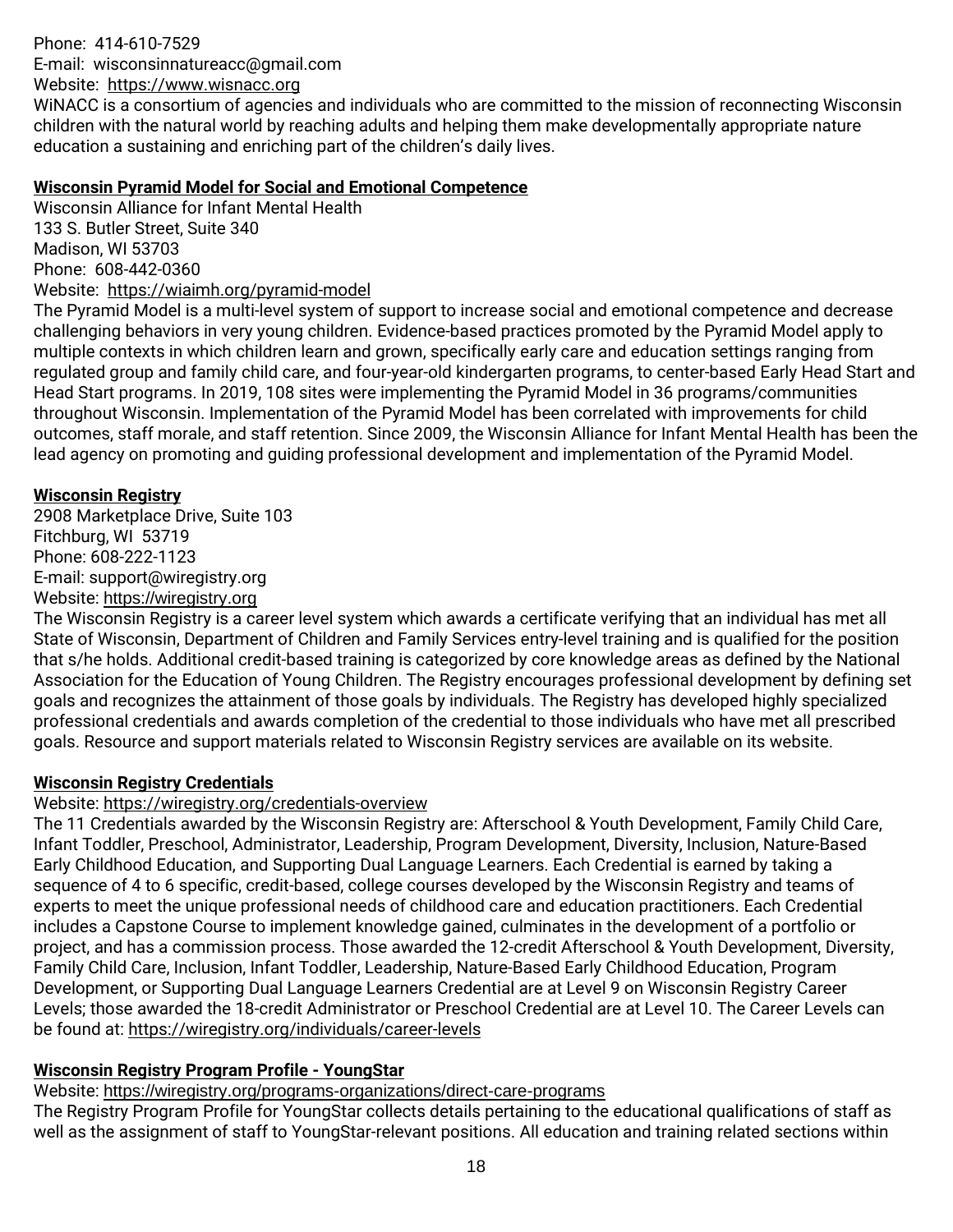YoungStar are verified by the Wisconsin Registry and taken directly from a program's Registry Program Profile. Programs that would like the education and training of their staff to be reflected in their YoungStar rating MUST complete the YoungStar section of the Registry Program Profile. Programs without Program Profiles who go through a YoungStar Technical or Formal Rating cannot earn more than 2 Stars.

The items that will be directly factored into a YoungStar rating include:

- Director of Record or Licensee
- Classroom Description This refers to all physical classrooms. In most cases, family child care homes will only have one classroom.
- YoungStar Lead Teacher for each classroom An individual may only be a YoungStar Lead Teacher in one classroom including classrooms in other programs. In most cases, family child care homes will list the Licensee as the YoungStar Lead Teacher.

Resource and support materials related to the Wisconsin Registry services are available at: <https://wiregistry.org/programs-organizations/resource-center>

# **Wisconsin School Garden Network (WSGN)**

2702 International Lane, Suite 200 Madison, WI 53704 Phone: 608-240-0409 E-mail: [info@wischoolgardens.org](mailto:info@wischoolgardens.org) Website: [https://wischoolgardens.org](https://wischoolgardens.org/) 

The WSGN supports the growing school garden movement in Wisconsin. It offers support for new and existing gardens at schools, early care and education centers, community centers, and afterschool programs. The Network is funded by the Wisconsin Partnership Program at the University of Wisconsin School of Medicine and Public Health.

# **Wisconsin Shares Child Care Subsidy Program**

Wisconsin Department of Children and Families, Bureau of Child Care Subsidy Administration 201 W. Washington Avenue, P.O. Box 8916 Madison, WI 53708-8916 Website:<https://dcf.wisconsin.gov/wishares> The Wisconsin Shares Child Care Subsidy Program supports low-income working families by subsidizing a portion of

the cost of quality child care while the parents or caregivers are working or participating in another approved activity. Low-income working families with children under the age of 13 may be eligible for Wisconsin Shares. If a child has a special need, the child may remain eligible until the child's 19th birthday. Wisconsin Shares is implemented locally by counties and tribes. The DCF Bureau of Child Care Subsidy Administration provides management, development, and coordination of public child care assistance to families.

# **Wisconsin State Reading Association (WSRA)**

Website:<http://www.wsra.org/>

The Wisconsin State Reading Association (WSRA) has several committees that do work related to early literacy learning, including Children's Literature, Early Childhood Literacy, Early Literacy Intervention, and Families and Literacy. The Families and Literacy committee maintains a newsletter, "Families and Literacy," that can be downloaded at: [https://wsra.memberclicks.net/families-literacy.](https://wsra.memberclicks.net/families-literacy) The Families and Literacy committee also produced a video, "The Power of Reading to Your Child." It can be ordered at:

[http://www.wsra.org/assets/media/updated\\_power\\_of\\_reading\\_to\\_your\\_child\\_dvd\\_order.pdf](http://www.wsra.org/assets/media/updated_power_of_reading_to_your_child_dvd_order.pdf)

# **Wisconsin Statewide Parent-Educator Initiative (WSPEI)**

Phone: 833-879-7734 E-mail: [wspei@cesa12.org](mailto:wspei@cesa12.org) Website: [https://wspei.org](https://wspei.org/)

WSPEI is a service for parents, educators, and others interested in parent-educator partnerships for children with disabilities. WSPEI has the goal of helping parents and school districts find or create the resources that will help them build positive working relationships that lead to shared decision-making and children's learning. WSPEI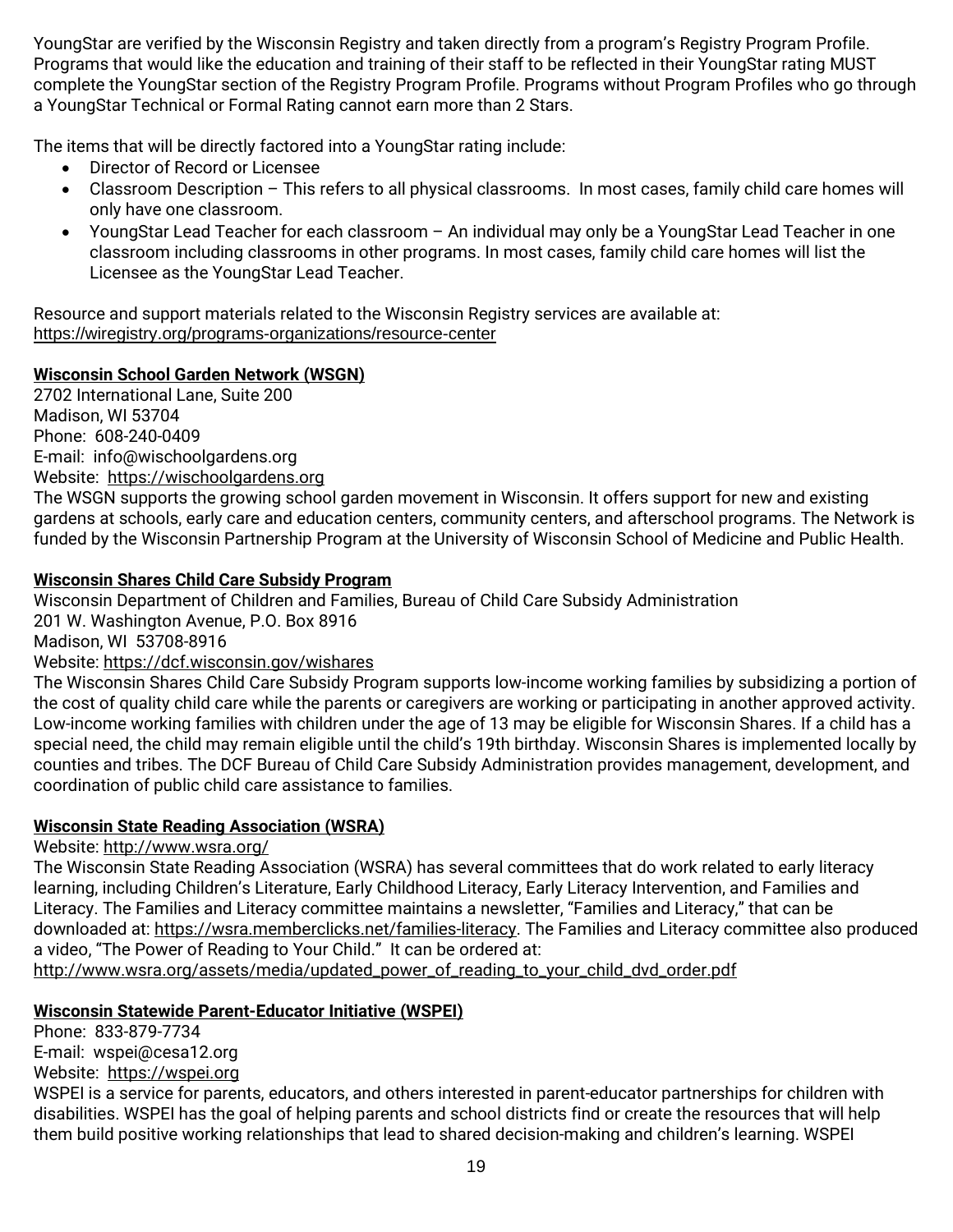supports increased sharing of information among parents, schools, projects, organizations and agencies through networking meetings, conferences, person-to-person contact and media.

#### **Wisconsin Technical College System (WTCS): Early Childhood Education (ECE) – Two-Year Associate Degree Program**

ECE Career Program Website: <http://www.wistechcolleges.org/explore-careers/program/early-childhood-education> Working with and understanding preschool children is the goal of the Early Childhood Education Program. Students learn to plan and guide children's activities such as dramatic play, art, music, language arts, project activities, and field trips. Emphasis is also placed on children's physical and intellectual growth, getting along with others, and positive behavior techniques. Child care settings are varied, with many new programs developing constantly. Child care needs have far surpassed the number of graduates available and trends are indicating a steady growth in this field. Jobs are many and varied, and may include preschool teachers and directors, special education teacher aides, assistant teachers and nannies.

#### **Wisconsin Women's Business Initiative Corporation (WWBIC)**

Milwaukee Business Office 1533 N. Rivercenter Drive Milwaukee, WI 53212 Phone: 414-263-5450, Fax: 414-263-5456 Other offices: <https://www.wwbic.com/contact> Website: [http://www.wwbic.com](http://www.wwbic.com/)

Madison – South Central Region Office 2300 S. Park Street, Suite 103 Madison, WI 53713 Phone: 608-257-5450, Fax: 608-257-5454

The WWBIC is an economic development corporation providing quality business education and access to capital for entrepreneurs. WWBIC consults with, educates, and mentors owners of small and micro businesses throughout Wisconsin. WWBIC can provide a free business assessment, and individuals can gain a thorough understanding of financing options available for business start-up or expansion. WWBIC can also help individuals start out by developing a business plan outline. WWBIC's website provides many resources to finance and grow a business.

#### **YoungStar – Wisconsin's Child Care Quality Rating and Improvement System**

Wisconsin Department of Children and Families, Bureau of YoungStar 201 W. Washington Avenue, P.O. Box 8916 Madison, WI 53708-8916 Website: <https://www.dcf.wisconsin.gov/youngstar>

YoungStar is Wisconsin's Child Care Quality Rating and Improvement System (QRIS). It sets a five-star rating system for child care providers based on the quality components of educational qualifications, learning environment and curriculum, business practices, and health and well-being of children. YoungStar drives quality improvement in child care throughout the state by: 1) helping providers who want to improve the quality of their care, 2) creating financial incentives that encourage providers to deliver better services to children, 3) giving parents the meaningful information they need to make informed child care decisions for their children, and 4) supporting ongoing child care quality improvement by linking higher quality care to higher Wisconsin Shares subsidy amounts and YoungStar Quality Adjustments. YoungStar helps child care providers succeed by offering a clear path to improvement, including training programs, technical assistance, an objective measure of program quality, and other resources.

Supporting Families Together Association (SFTA) manages YoungStar across the state. Local administration of YoungStar occurs through 12 Local YoungStar Offices. Contact information is available at: <https://dcf.wisconsin.gov/youngstar/program/localoffice>

The YoungStar Rating Criteria for Family Child Care, Group Child Care, School-Age Care, and Short-Term Operational Programs (such as day camps) are available at: <https://dcf.wisconsin.gov/youngstar/providers/rating-criteria>

The Star ratings of child care programs may be seen on the Child Care Finder search site at: [https://childcarefinder.wisconsin.gov](https://childcarefinder.wisconsin.gov/)

# **National Resources**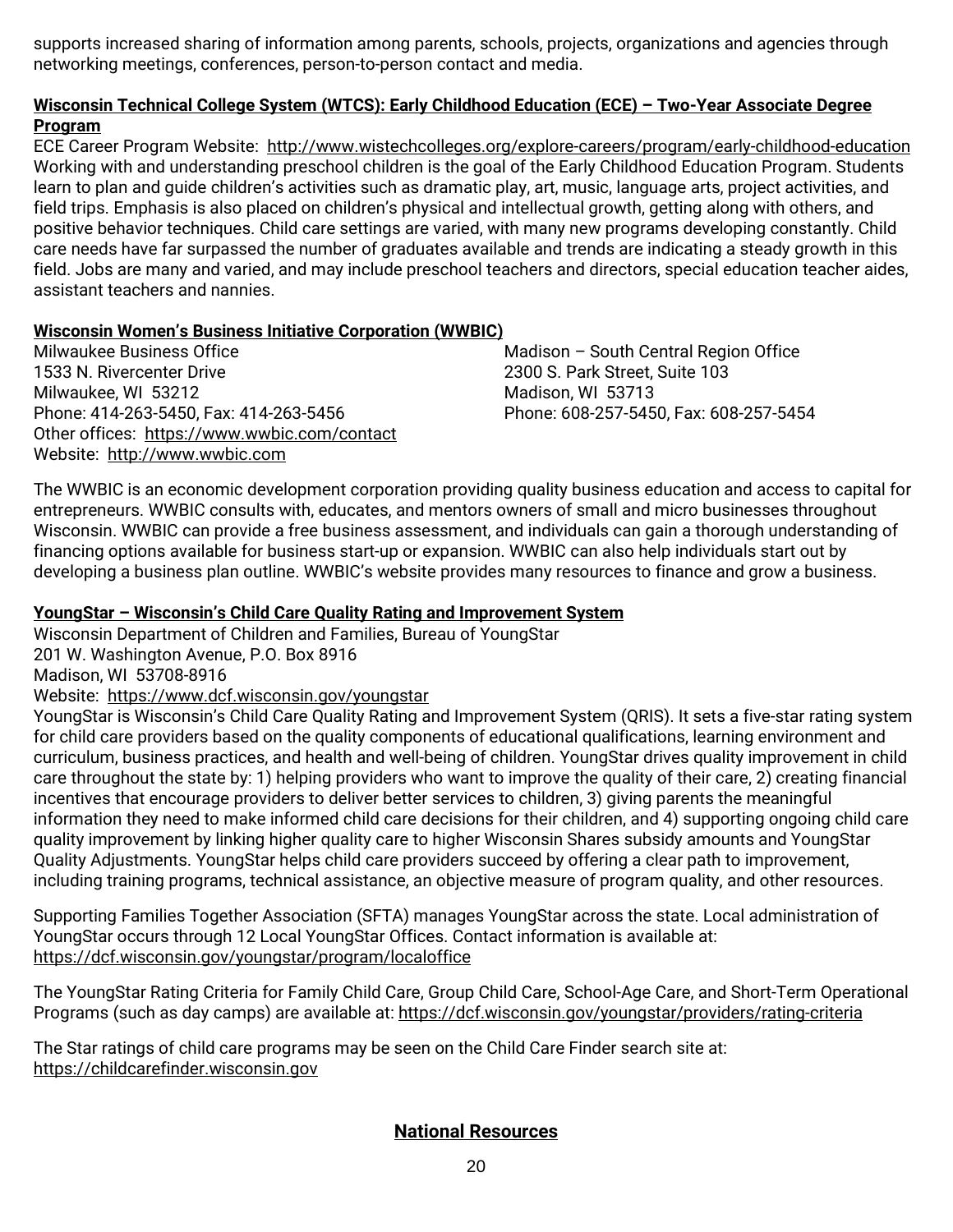# **Afterschool Alliance**

1101 14th Street NW, Suite 700 Washington, DC 20005 Phone: 866-KIDS-TODAY E-mail: [info@afterschoolalliance.org](mailto:info@afterschoolalliance.org) Website: [https://www.afterschoolalliance.org](https://www.afterschoolalliance.org/)

The Afterschool Alliance is an organization dedicated to raising awareness of the importance of afterschool programs and advocating for more afterschool investments. The Alliance works with the Presidential Administration, the U.S. Congress, governors, mayors, and advocates across the country. It has more than 25,000 afterschool program partners. Alliance efforts include Lights On Afterschool, a nationwide celebration of afterschool programs that attracts 1 million Americans to 8,000 events across the country; an ongoing media campaign; and many other lobbying, training, and publishing efforts.

#### **Allergy and Asthma Network**

8229 Boone Boulevard, Suite 260 Vienna, VA 22182 Phone: 800-878-4403, Fax: 703-288-5271 Website: [https://allergyasthmanetwork.org](https://allergyasthmanetwork.org/)  Founded in 1985, AANMA is a national nonprofit network of families whose desire is to overcome, not cope with, allergies and asthma. AANMA helps patients and caregivers through outreach, education, advocacy and research.

#### **American Academy of Pediatrics (AAP)**

345 Park Boulevard Itasca, IL 60143 Phone: 630-626-6000 or 1-888-227-1770 Fax: 847-228-1281 Website:<https://www.aap.org/en-us/advocacy-and-policy/aap-health-initiatives/healthy-child-care> AAP is an organization of 67,000 pediatricians committed to the optimal physical, mental, and social health and wellbeing for all infants, children, adolescents, and young adults. Its website provides health-related news and information on research, professional education, quality improvement, and public policy.

#### **American Camp Association (ACA)**

5000 State Road 67 North Martinsville, IN 46151-7902 Phone: 765-342-8456 or 1-800-428-2267 Fax: 765-342-2065 Website: [https://www.acacamps.org](https://www.acacamps.org/) 

Established in 1910, ACA is a private, nonprofit, educational organization that works to preserve, promote, and improve the camp experience. Its 12,000 members represent a diverse constituency of camp owners and directors and many individuals associated with the operation of camps for children and adults. The ACA community of camps promotes active participation, caring relationships, and a focus on the emotional, social, spiritual, and physical growth of the individual camper.

ACA local offices deliver the camp accreditation program. ACA accreditation is equivalent to a 4 Star or 5 Star rating (depending on staff education levels) in YoungStar, Wisconsin's child care quality rating and improvement system.

# **American Federation of Teachers: Center for the Child Care Workforce (CCW)** See **Center for the Study of Child Care Employment (CSCCE)**

# **American Lung Association**

55 W Wacker Drive, Suite 1150 Chicago, IL 60601 Phone: 1-800-LUNGUSA (1-800-586-4872)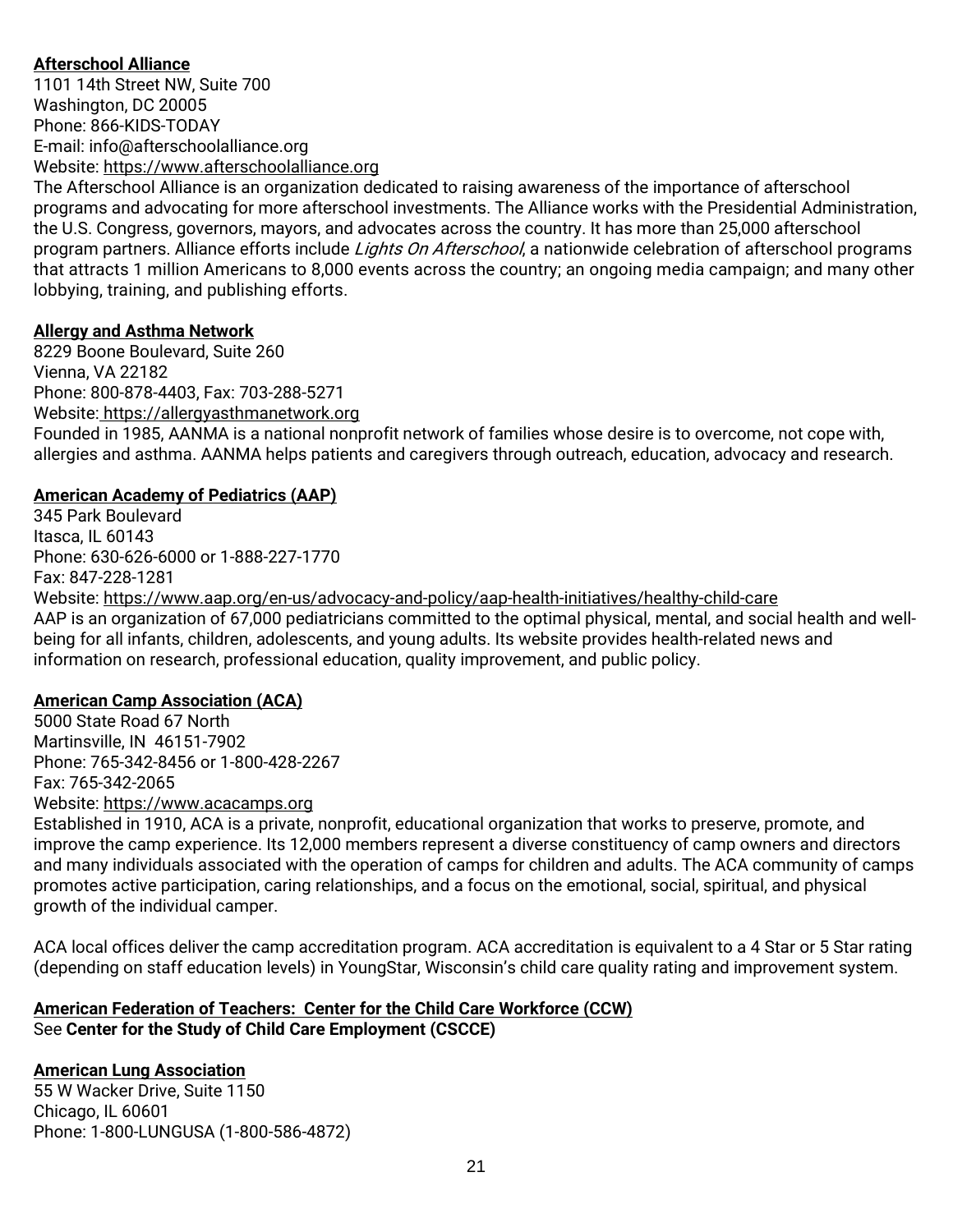# Website: [https://www.lung.org](https://www.lung.org/)

The mission of the American Lung Association® is to prevent lung disease and promote lung health. The ALA has many programs and strategies for fighting lung disease. Among these are Open Airways for Schools, the American Lung Association's elementary-school education program for children with asthma. Open Airways teaches children with asthma to understand and manage their illness so they can lead more normal lives**.** The ALA offers a variety of smoking control and prevention programs targeted to specific groups: some aimed at adults, others intended for school use, and still others designed to build bridges between the home and school and involve community leaders along with parents and educators.

#### **Association for Early Learning Leaders (formerly known as the National Association of Child Care Professionals, or NAC)**

1250 S. Capital of Texas Hwy, Building 3, Suite 400 Austin, TX 78746 Phone: 800-537-1118 E-mail: [info@earlylearningleaders.org](mailto:info@earlylearningleaders.org) Website: [https://www.earlylearningleaders.org](https://www.earlylearningleaders.org/)

The Association for Early Learning Leaders, formerly known as the National Association of Child Care Professionals, is a 501(c)(3) nonprofit organization committed to excellence by promoting leadership development and enhancing program quality through the National Accreditation Commission's standards. Early Learning Leader's goal is to strengthen the knowledge, skills, and abilities of early care directors, owners, emerging leaders and other early learning professionals to ensure quality child care programs for young children. Accreditation by Early Learning Leaders is equivalent to a 5 Star rating in YoungStar, Wisconsin's child care quality rating and improvement system.

# **BUILD Initiative**

Send postal mail to BUILD's fiscal sponsor, Third Sector New England (TSNE), at: BUILD Initiative/TSNE 89 South Street, Suite 700 Boston, MA 02111 E-mail: [info@buildinitiative.org](mailto:info@buildinitiative.org) Website: [https://www.buildinitiative.org](https://www.buildinitiative.org/) Related Websites: Office of Child Care[: https://www.acf.hhs.gov/occ](https://www.acf.hhs.gov/occ)

National Center on Child Care Quality Assurance[: https://childcareta.acf.hhs.gov/centers/national-center-early](https://childcareta.acf.hhs.gov/centers/national-center-early-childhood-quality-assurance)[childhood-quality-assurance](https://childcareta.acf.hhs.gov/centers/national-center-early-childhood-quality-assurance) QRIS National Learning Network: [https://qrisnetwork.org](https://qrisnetwork.org/) Early Learning Challenge Collaborative[: https://www.buildinitiative.org/Our-Work/State-and-Local/Early-](https://www.buildinitiative.org/Our-Work/State-and-Local/Early-Learning-Challenge)[Learning-Challenge](https://www.buildinitiative.org/Our-Work/State-and-Local/Early-Learning-Challenge)

The BUILD Initiative helps states create comprehensive early childhood systems and coordinated, effective policies that address children's health, mental health and nutrition, early care and education, family support, and early intervention. BUILD's vision is at the center of an emerging and vibrant state-based policy movement in the early childhood development field. BUILD works with those who set policies, provide services and advocate for the youngest children to make sure that they are safe, healthy, eager to learn and ready to succeed in school.

# **Center for the Study of Child Care Employment (CSCCE)**

2521 Channing Way #5555 Berkeley, CA 94720-5555 Phone: 510-643-8293 E-mail: [cscceinfo@berkeley.edu](mailto:cscceinfo@berkeley.edu) Website: [https://cscce.berkeley.edu](https://cscce.berkeley.edu/)

Established in 1999, CSCCE (formerly the Center for the Child Care Workforce) focuses on achieving comprehensive public investments that enable the early childhood workforce to deliver high-quality care and education for all children. It provides research and expert analysis on topics that include compensation and economic insecurity among early educators, early childhood teacher preparation and access to educational opportunities, work environments, and early childhood workforce data sources and systems. CSCCE also works directly with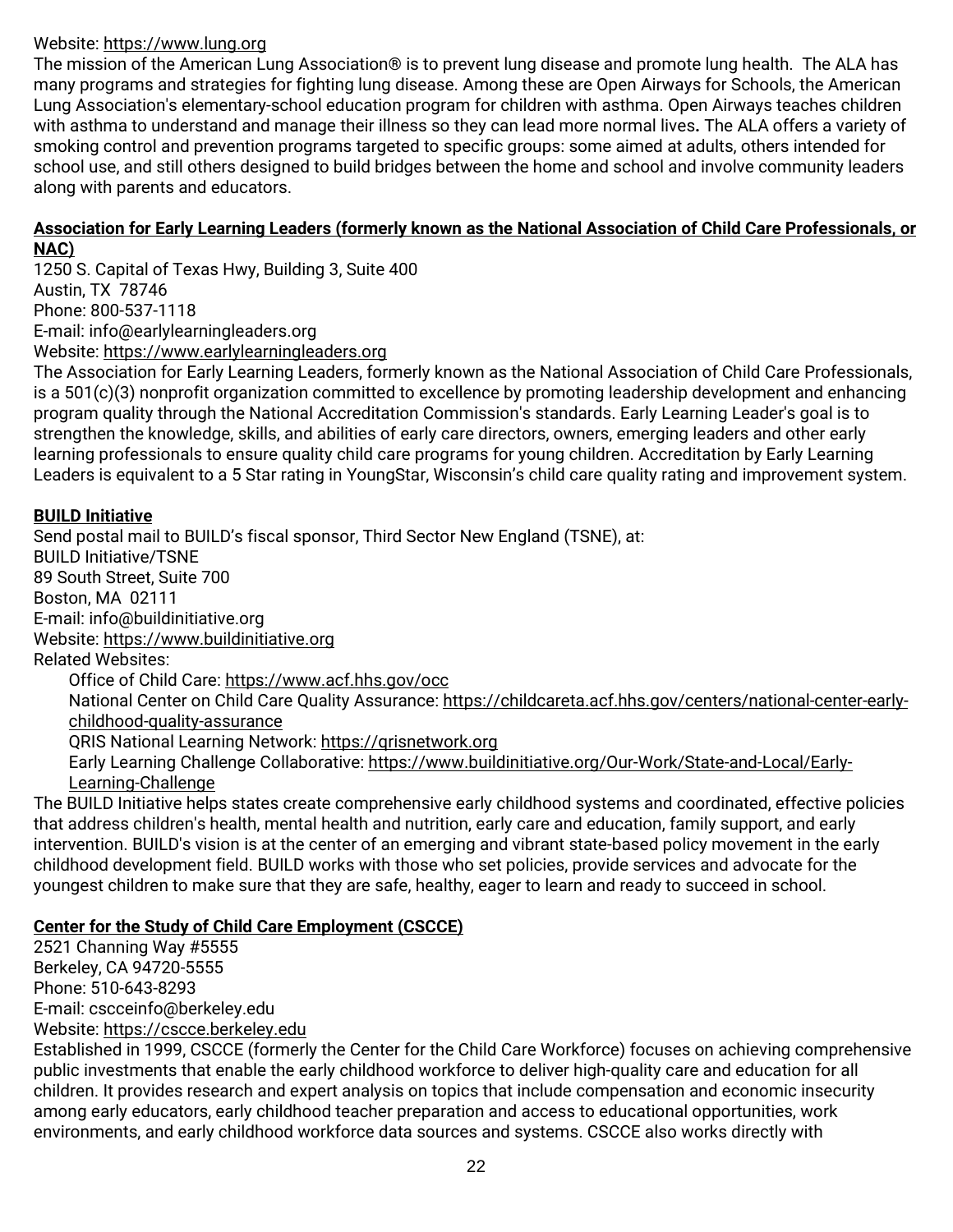policymakers and a range of national, state, and local organizations to assess policy proposals and provide technical assistance on implementing sound early care and education workforce policy.

# **Center on Law and Social Policy (CLASP)**

1310 L Street NW, Suite 900 Washington, DC 20005 Phone: 202-906-8000 Website: [https://www.clasp.org](https://www.clasp.org/)

High-quality child care and early education can build a strong foundation for young children's healthy development and ensure that children have all they need to thrive. This knowledge drives CLASP's work to promote policies that support both child development and the needs of low-income working parents. CLASP supports policies that expand resources for child care and early education initiatives at the federal, state, and local levels. CLASP also studies the relationships among child care subsidy systems, Head Start and Early Head Start, state pre-kindergarten programs, and other birth to five early education efforts, to advance ideas that ensure these systems address the full range of needs of children and families.

# **Center on the Developing Child, Harvard University**

50 Church Street, 4th Floor Cambridge, MA 02138 Phone: 617-496-0578 E-mail: [developingchild@harvard.edu](mailto:developingchild@harvard.edu)  Website: [https://developingchild.harvard.edu](https://developingchild.harvard.edu/)

The mission of the Center on the Developing Child is to leverage science to enhance child well-being through innovations in policy and practice. Specifically, the Center strives to translate advances in neuroscience, molecular biology, genomics, and the behavioral and social sciences into creative new strategies for action. Their website includes reports and videos that very effectively show what society can do to help expand opportunities early in life for all children to achieve their full potential and engage in responsible and productive citizenship.

# **Center on the Social and Emotional Foundations for Early Learning (CSEFEL)**

See **National Center for Pyramid Model Innovations (NCPMI)** CSEFEL website archived at:<http://csefel.vanderbilt.edu/>

# **Centers for Disease Control and Prevention (CDC)**

1600 Clifton Road Atlanta, GA 30333 Phone: 800-CDC-INFO (1-800-232-4636) Website: [https://www.cdc.gov](https://www.cdc.gov/)

Information for Early Childhood Educators about the Learn the Signs. Act Early. campaign:

<https://www.cdc.gov/ncbddd/actearly/Information-for-Early-Childhood-Educators.html>

The CDC is a U.S. public health agency, part of the Department of Health and Human Services. Its main goal is to protect public health and safety through the control and prevention of disease, injury, and disability in the U.S. and internationally. It researches and provides information on infectious diseases, non-infectious diseases such as obesity and diabetes, food borne pathogens, environmental health, occupational safety and health, health promotion, injury prevention, and educational activities designed to improve the health of U.S. citizens.

# **Child Care Aware**

1515 N Courthouse Rd, 11<sup>th</sup> Fl Arlington, VA 22201 Phone: 800-424-2246 E-mail: [info@childcareaware.org](mailto:info@childcareaware.org) Website: [https://www.childcareaware.org](https://www.childcareaware.org/)

Child Care Aware® of America (formerly NACCRRA) is a national voice for child care. Child Care Aware works with more than 600 state and local Child Care Resource and Referral agencies to ensure that families in every local community have access to quality, affordable child care. Child Care Aware leads projects that increase the quality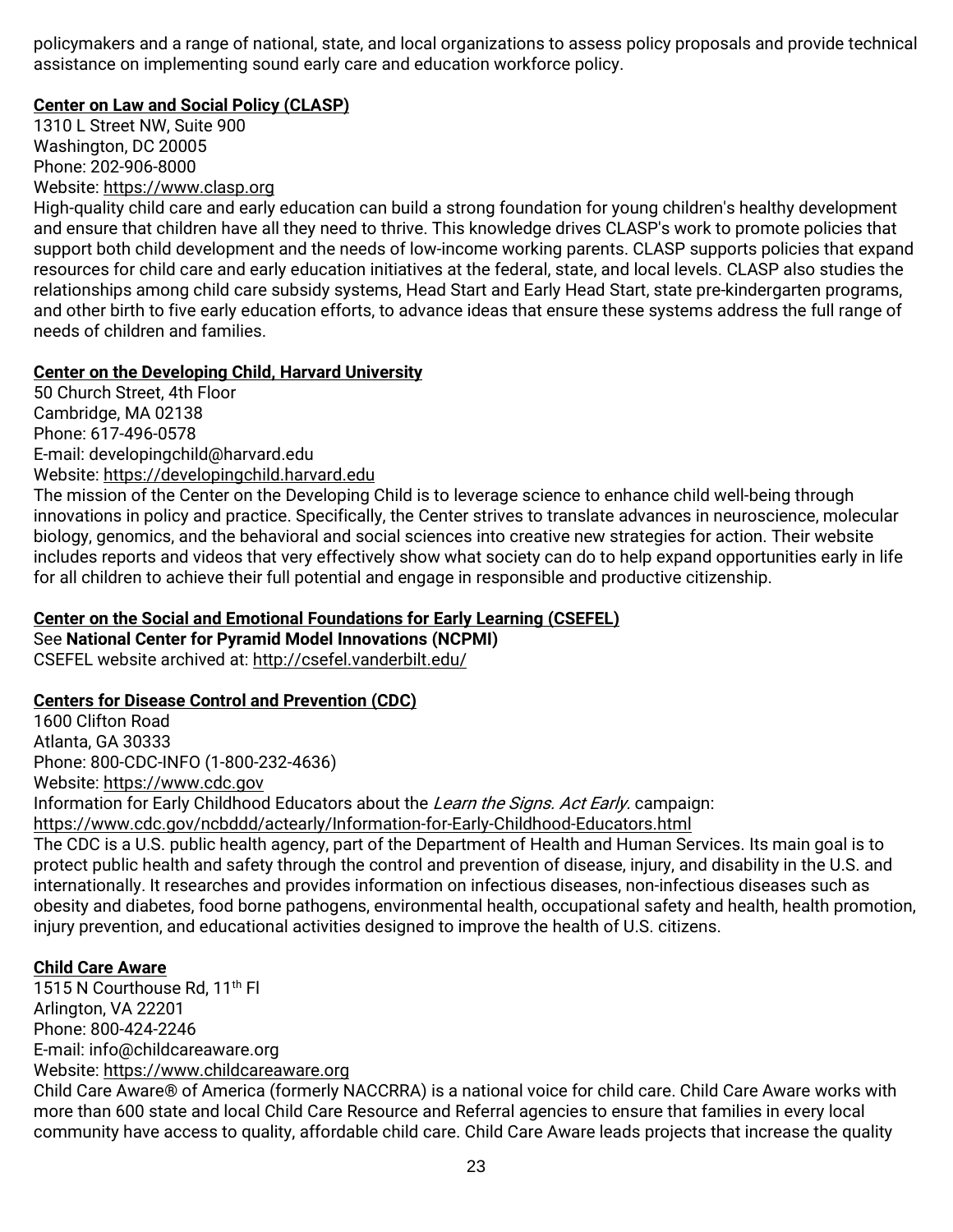and availability of child care. It offers comprehensive training to child care professionals, undertakes groundbreaking research, and advocates for child care policies that positively impact the lives of children and families. The mission of this organization is to promote national policies and partnerships to advance the development and learning of all children and to provide vision, leadership, and support to community Child Care Resource and Referral.

#### **Child Care Law Center**

1832 Second Street Berkeley, CA 94710 Phone: 415-558-8005 E-mail: [info@childcarelaw.org](mailto:info@childcarelaw.org) Website: [https://www.childcarelaw.org](https://www.childcarelaw.org/)

The CCLC is a national nonprofit legal services organization that uses legal tools to make high quality, affordable child care available to every child, every family, and every community. This is the only organization in the country devoted exclusively to the complex legal issues that affect child care. The work of CCLC encompasses public benefits, civil rights, housing, economic development, regulation and licensing, and land use.

#### **Child Care Technical Assistance Network (CCTAN)**

See **Early Childhood Training and Technical Assistance System (ECTTAS),** which replaced the Child Care Technical Assistance Network.

#### **Climate of Healthy Interactions for Learning & Development (CHILD)**

Website: [https://socialemotionalchild.org](https://socialemotionalchild.org/) 

The CHILD is a comprehensive toolkit for improving the quality of early childhood care and education. Developed by Yale University scientists, it includes an observational measure of classroom climate; resources for teachers; and materials for early childhood mental health consultants, coaches, and others who provide support and professional development to teachers.

# **Collaborative for Academic, Social, and Emotional Learning (CASEL)**

815 West Van Buren Street, Suite 210 Chicago, IL 60607-3566 Phone: 312-226-3770 E-mail: [info@casel.org](mailto:info@casel.org) Website: [https://casel.org](https://casel.org/) CASEL is a not-for-profit organization that works to advance the science and evidence-based practice of social and emotional learning. It was founded in 1994 by Daniel Goleman, the author of the book *Emotional Intelligence*, educator/philanthropist Eileen Rockefeller Growald, and a group of distinguished researchers and practitioners. The CASEL Program Guide: Effective Social and Emotional Learning Programs - <https://pg.casel.org/>

# **Council on Accreditation (COA)**

45 Broadway, 29th Floor, NY, NY 10006 Phone: 212-797-3000 Website: [https://coanet.org](https://coanet.org/)

The Council on Accreditation (COA) partners with human service organizations worldwide to improve service delivery outcomes by developing, applying, and promoting accreditation standards. Its accreditation is accepted for licensed group and school-age programs as equivalent to 4 Stars in YoungStar, Wisconsin's child care quality rating and improvement system. If the education and training levels of staff members in the COA-accredited organizations meet 5 Star minimums, the program is awarded a 5 Star rating.

# **Early Childhood Learning & Knowledge Center (ECLKC)**

Office of Head Start (OHS), Administration for Children & Families (ACF) U.S. Department of Health & Human Services (DHHS) Phone: 1-866-763-6481 E-mail: [HeadStart@eclkc.info](mailto:HeadStart@eclkc.info) Website: [https://eclkc.ohs.acf.hhs.gov](https://eclkc.ohs.acf.hhs.gov/)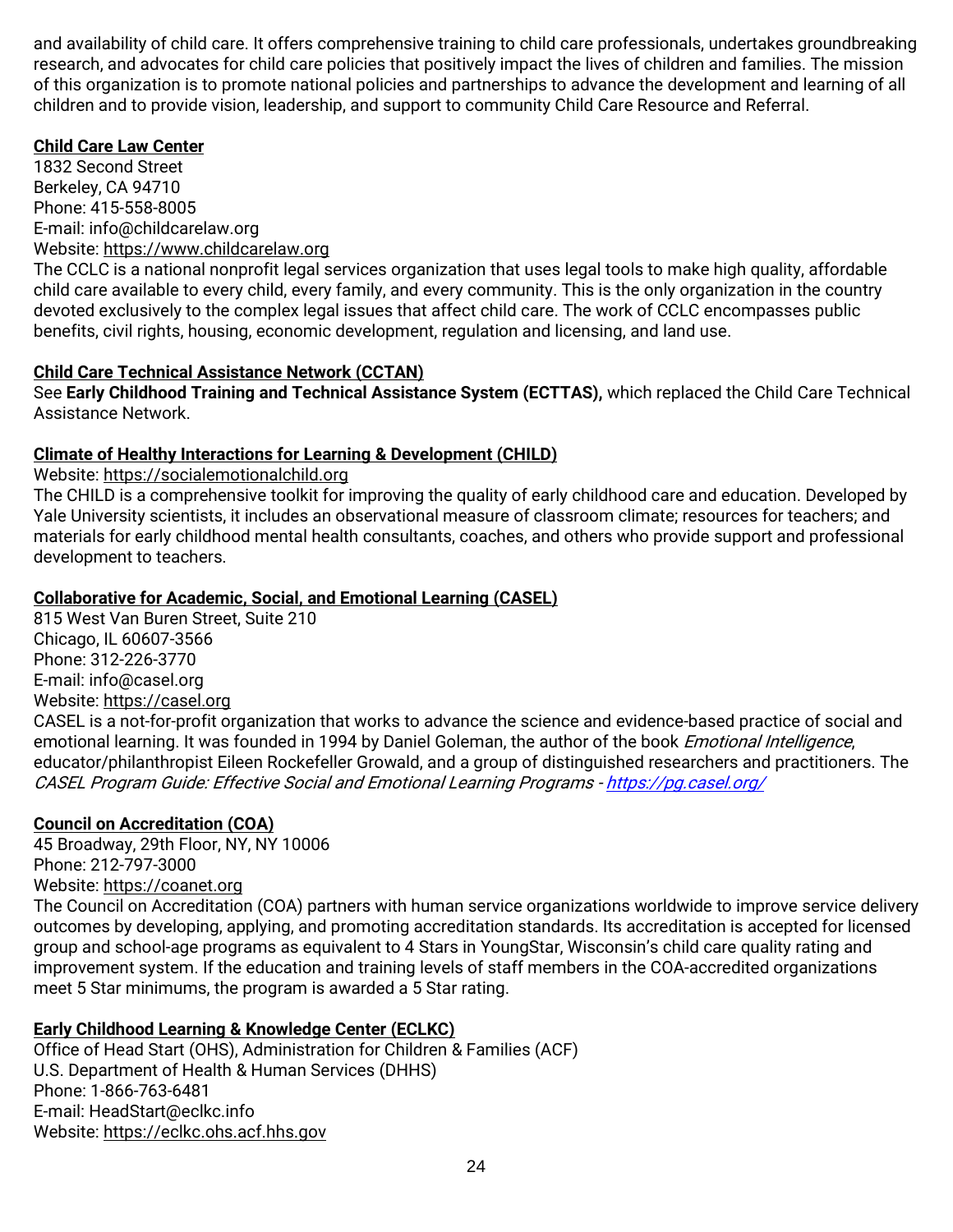The ECLKC website contains a wealth of informative, engaging, well-organized, written and video resources developed specifically for Head Start programs, early care and education programs, and families. Use the site's search box or browse by topic to find quick tips or in-depth resources for professional development or in-service training. Resources are organized under topics such as culture and language, teaching practices, learning environments, curriculum, transitions, child screening and assessment, children with disabilities, family engagement, parenting, health and safety, program management and much, much more.

# **Early Childhood Training and Technical Assistance System (ECTTAS)**

Administration for Children & Families (ACF)

U.S. Department of Health & Human Services (DHHS)

Website: [https://childcareta.acf.hhs.gov](https://childcareta.acf.hhs.gov/)

The ECTTAS is one of the most important ways the federal Office of Child Care (OCC) supports its grantees. The system brings together resources from the Office of Child Care, the Office of Head Start, and their health partners to offer Child Care and Development Fund (CCDF) Administrators and their stakeholders information, tools, training, and other supports. The following centers and partners comprise the ECTTAS:

- National Center on Afterschool and Summer Enrichment (NCASE)
- National Center on Child Care Data and Reporting
- Child Care State Capacity Building Center (SCBC)
- Child Care Communications Management Center (CMC)
- National Center on Early Childhood Quality Assurance (ECQA Center)
- National Technical Assistance Center for Preschool Development Grants Birth Through Five (PDG B-5 TA)
- National Center on Subsidy Innovation and Accountability (SIAC)
- National Center on Tribal Early Childhood Development
- Child Care and Early Education Research Connections
- National Center on Early Childhood Development, Teaching, and Learning (NCECDTL)
- National Center on Health, Behavioral Health, and Safety (NCHBHS)
- National Center on Parent, Family and Community Engagement (NCPFCE)
- National Center on Program Management and Fiscal Operations (NCPMFO)

# **First Five Years Fund (FFYF)**

1010 Vermont Avenue NW, Suite 1000 Washington DC 20005 Phone: 202-730-0943 Website: [https://www.ffyf.org](https://www.ffyf.org/)

FFYF is an advocacy organization that works with policymakers, business leaders, and advocates to advance federal investments in quality early childhood education for disadvantaged children from birth to age five. It works with leaders from the local, state, and federal levels to help build consensus and craft early childhood policies that provide lasting economic and social returns for children, families, taxpayers, and communities.

# **Healthy Children**

American Academy of Pediatrics 345 Park Boulevard Itasca, IL 60143 Phone: 630-626-6000 E-mail: [info@healthychildren.org](mailto:info@healthychildren.org)  Website: [http://www.healthychildren.org](http://www.healthychildren.org/) The American Academy of Pediatrics' consumer website has excellent information on health and safety for parents and child care providers.

# **Healthy Kids, Healthy Future**

(continues the work of Let's Move! Child Care) Website: [https://www.healthychildren.org](https://www.healthychildren.org/)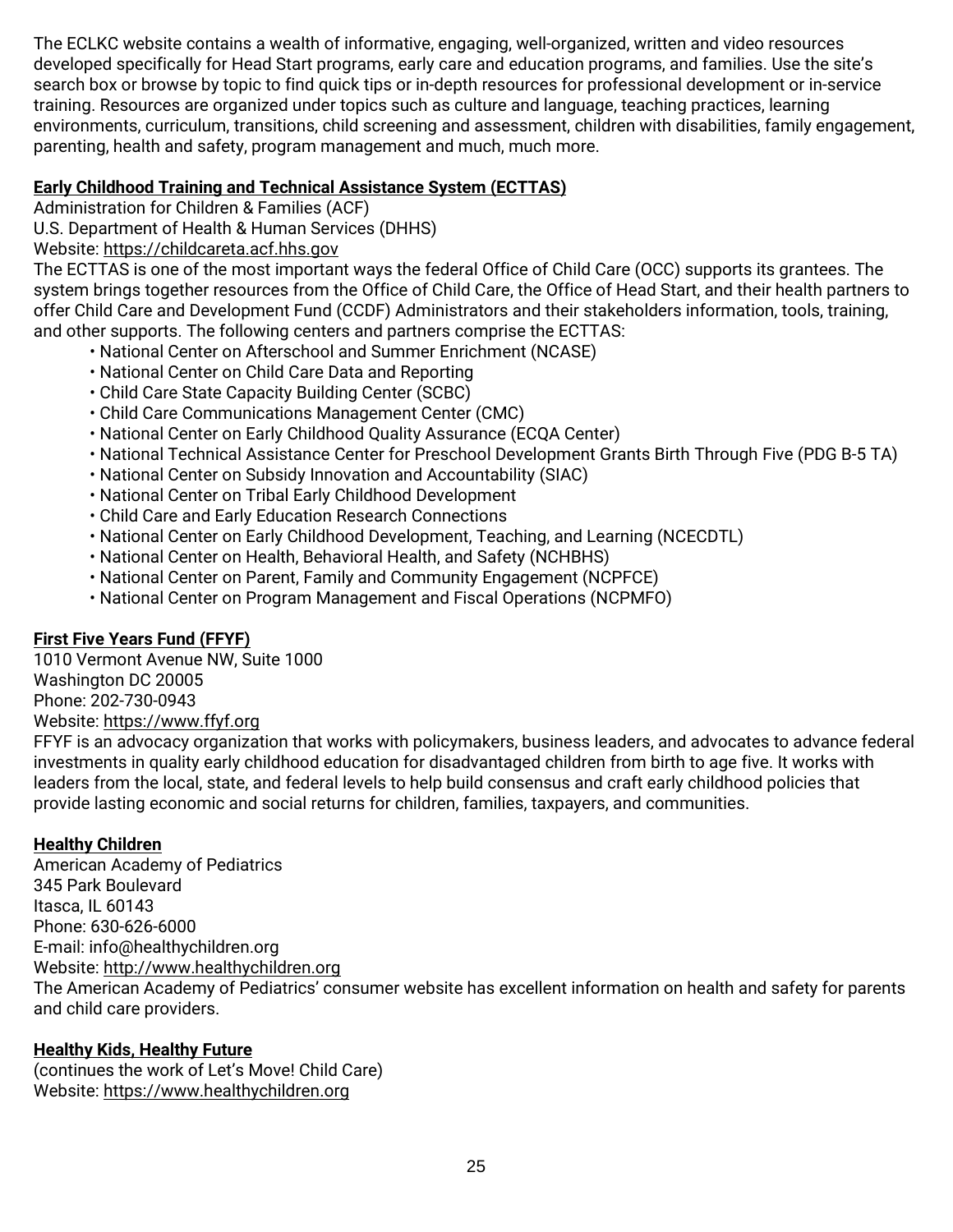This website is full of tips for child care and early education providers who want to help children learn habits that will keep them healthy for life. It is structured around five healthy goals: nurturing healthy eaters, providing healthy beverages, increasing physical activity, limiting screen time, and supporting breastfeeding.

# **National Accreditation Commission for Early Care and Education Programs (NAC)** See **Association for Early Learning Leaders**

# **National AfterSchool Association (NAA)**

2961A Hunter Mill Road, #626 Oakton, VA 22124 Phone: 703-610-9002, Fax 703-610-9003 E-mail: info@naaweb.org Website: [https://naaweb.org](https://naaweb.org/)

NAA is the membership association for professionals who work with children and youth in diverse school and community-based settings to provide a wide variety of extended learning opportunities and care during out-of-school hours. NAA's mission is to promote development, provide education and encourage advocacy for the out-of-schooltime community and to further the afterschool profession. It provides publications, resources, and services that reflect best-practice thinking, and it offers access to affordable training, technical assistance, and professional development for afterschool program staff. The Wisconsin Child Care Administrators Association is a state affiliate of NAA.

# **National Association for Family Child Care (NAFCC)**

Phone: 202-937-0100 E-mail: [nafcc@nafcc.org](mailto:nafcc@nafcc.org) Website: [https://nafcc.org](https://nafcc.org/)

The mission of NAFCC is to support the profession of family child care and to encourage high-quality care for children. NAFCC has promoted high-quality family child care through accreditation, leadership training, technical assistance, public education, policy initiatives, and its annual national conference. YoungStar accepts the NFCCA accreditation as an automatic 4 Star rating. If the program meets the educational requirements of a 5 Star program, it is eligible for a 5 Star rating.

# **National Association for the Education of Young Children (NAEYC)**

1401 H Street NW, Suite 600 Washington, DC 20005 Phone: 202-232-8777 or 1-800-424-2460 E-mail: [help@naeyc.org](mailto:help@naeyc.org) Website: [https://www.naeyc.org](https://www.naeyc.org/)

NAEYC is a professional membership organization of nearly 60,000 individuals and 52 Affiliates. Members of the Wisconsin Early Childhood Association (WECA) are members of NAEYC. NAEYC works to promote high-quality early learning for all young children, birth through age 8, by connecting early childhood practice, policy, and research. NAEYC advances a diverse, dynamic early childhood profession and supports all who care for, educate, and work on behalf of young children. NAEYC members' collective vision is that all young children thrive and learn in a society dedicated to ensuring they reach their full potential. Part of NAEYC's efforts to improve early childhood education is through different systems of accreditation for programs that are committed to meeting national standards of quality. YoungStar accepts the NAEYC Early Learning Program Accreditation as equivalent to a 5 Star rating.

# **National Center for Pyramid Model Innovations (NCPMI)**

University of South Florida

Website: [https://challengingbehavior.cbcs.usf.edu](https://challengingbehavior.cbcs.usf.edu/)

NCPMI assists in the sustainable implementation of the Pyramid Model for Supporting Social Emotional Competence in Infants and Young Children within early intervention and early education programs. Its website offers resources to help states and programs promote the social, emotional, and behavioral outcomes of young children birth to five, especially those with, and at risk for, developmental disabilities or delays. NCPMI resources also help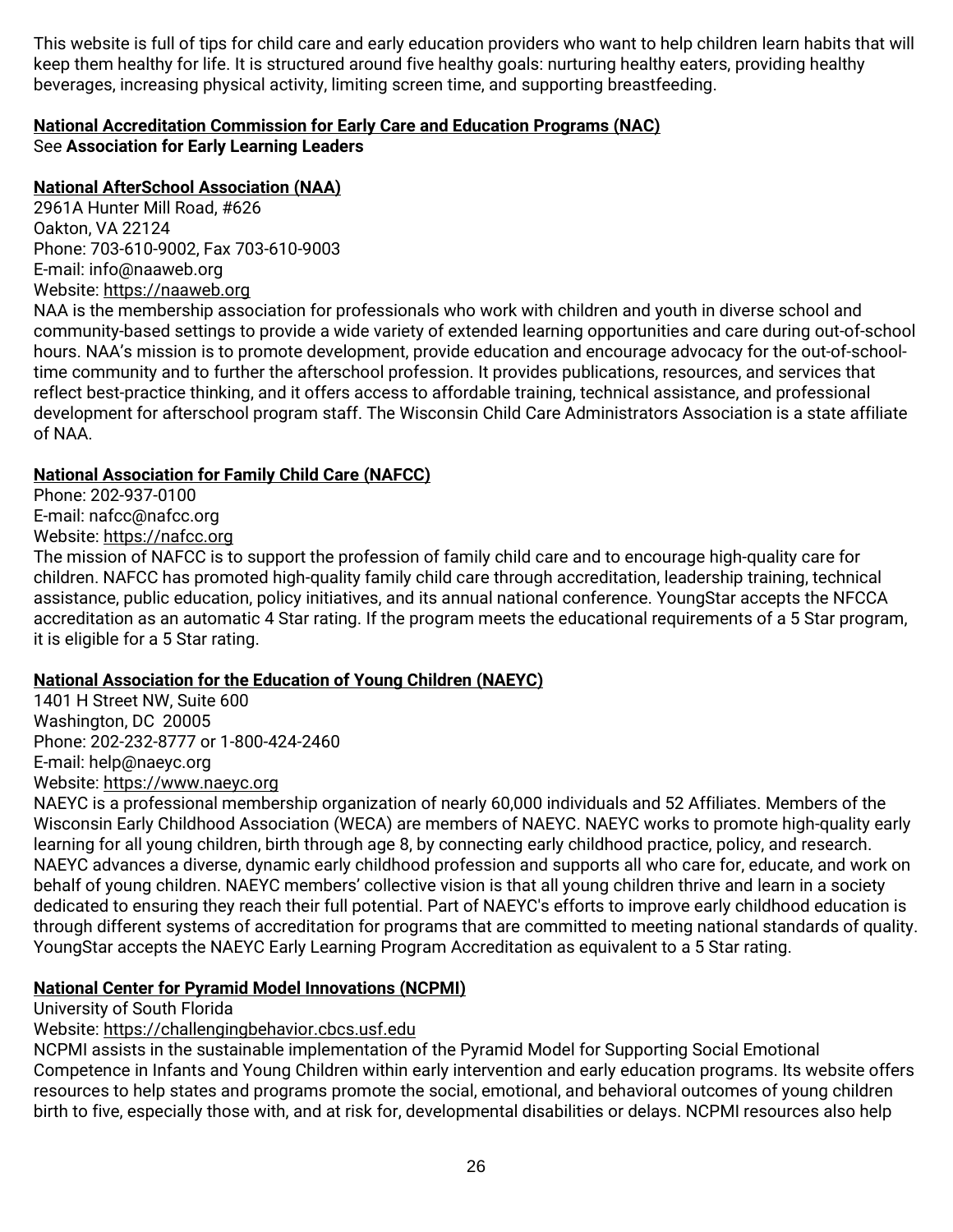reduce the use of inappropriate discipline practices, promote family engagement, use data for decision-making, integrate early childhood and infant mental health consultation, and foster inclusion.

#### **National Early Childhood Program Accreditation (NECPA)**

NECPA Commission, Inc. PO Box 2948 Merrifield, VA 22116 Phone: 855-706-3272 E-mail: [necpa@necpa.net](mailto:necpa@necpa.net) Website: [https://necpa.net](https://necpa.net/)

NECPA was established in 1991 to encourage quality and recognize excellence in early childhood programs throughout the United States and other countries. The accreditation standards assess quality in the areas of adult and child interaction, curriculum, staff qualifications and development, health and safety, physical environment, administration, and parent and community relationships. A strong emphasis is placed on current developments in health and safety, brain research, and risk management. YoungStar accepts the NECPA accreditation as equivalent to a 4 Star or a 5 Star rating, depending on staff education levels.

#### **National Institute for Early Education Research (NIEER)**

Rutgers, The State University of New Jersey 73 Easton Avenue New Brunswick, NJ 08901-1879 Phone: 848-932-4350, Fax: 732-932-4360

Website: [https://nieer.org](https://nieer.org/)

NIEER conducts academic research to inform policy supporting high-quality, early education for all young children and promoting the physical, cognitive, and social development needed for children to succeed in school and later life. NIEER provides independent, research-based analysis and technical assistance to policymakers, journalists, researchers, and educators.

# **National Institute of Child Health and Human Development (NICHD)**

PO Box 3006 Rockville, MD 20847 Phone: 1-800-370-2943 E-mail: [NICHDInformationResourceCenter@mail.nih.gov](mailto:NICHDInformationResourceCenter@mail.nih.gov) Website: [https://safetosleep.nichd.nih.gov](https://safetosleep.nichd.nih.gov/)

The NICHD in the U.S. Department of Health and Human Services is home to the Safe to Sleep Public Education Campaign, formerly known as the Back to Sleep campaign. Safe to Sleep focuses on actions that can be taken to help babies sleep safely and to reduce their risk of Sudden Infant Death Syndrome (SIDS) and other sleep-related causes of infant death. The campaign has been successful in promoting infant back sleeping and other safe sleep practices to parents, family members, child care providers, health professionals, and all other caregivers of infants.

# **National Institute on Out-of-School Time (NIOST)**

Wellesley Centers for Women Wellesley College 106 Central Street Wellesley, MA 02481-8203 Phone: 781-283-2547, Fax 781-283-3657 E-mail: [niost@wellesley.edu](mailto:niost@wellesley.edu) Website: [https://www.niost.org](https://www.niost.org/)

NIOST has been a leader in defining, shaping, and promoting out-of-school time (OST) as a distinct professional field with evidence-based quality standards. It bridges the worlds of research and practice to provide OST directors, staff, planners, school administrators, community leaders, and others with research, training, evaluation, and consultation to enhance and improve the quality of programs for all children and youth. Issues of its national, peer-reviewed journal Afterschool Matters may be downloaded from its website.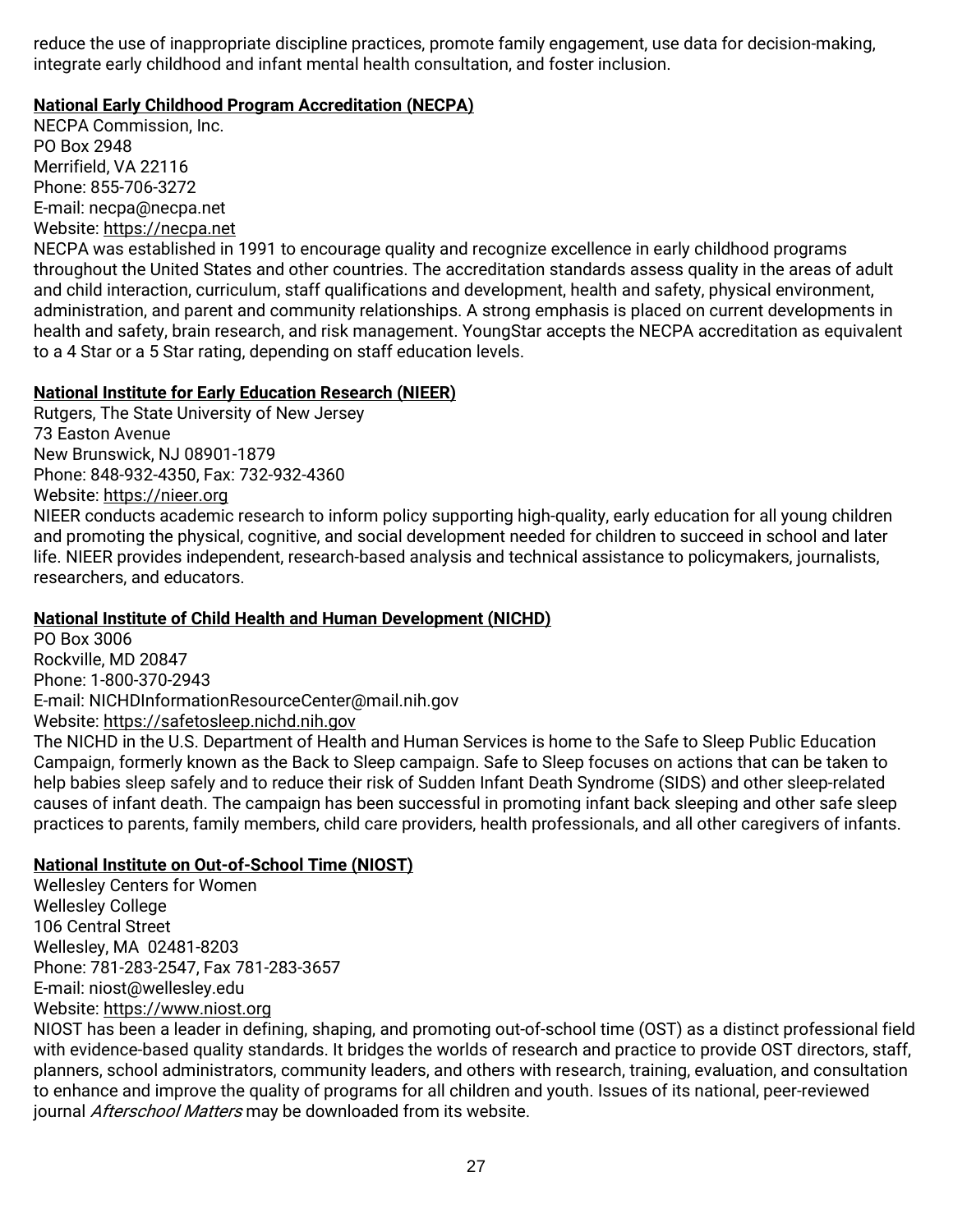# **National Program for Playground Safety (NPPS)**

University of Northern Iowa 103 Human Performance Center Cedar Falls, IA 50614-0618 Phone: 1-800-554-PLAY (7529) E-mail: [playground-safety@uni.edu](mailto:playground-safety@uni.edu) Website: [https://www.playgroundsafety.org](https://www.playgroundsafety.org/)

The NPPS at the University of Northern Iowa works for all children to have access to safe environments for play. It educates and advocates at the local, state, and national levels to support play, access, and enjoyable playground environments. Its efforts include investigations to understand child injury rates and epidemiology, field testing, and observations that lead to a broader understanding of issues that affect the design of playgrounds and the health of the child. NPPS advocates for best practices for playground safety assessment. It sells videos and other training materials in addition to online and onsite training.

# **National Resource Center for Health and Safety in Child Care and Early Education (NRC)**

University of Colorado College of Nursing, Anschutz Medical Campus Aurora, CO Phone: 1-800-598-KIDS (5437) E-mail: [info@nrckids.org](mailto:info@nrckids.org) Website: [https://nrckids.org](https://nrckids.org/) The NRC's primary mission is to promote health and safety in out-of-home child care settings throughout the nation.

The standard resource for information concerning this subject is *Caring for Our Children: National Health and Safety* Performance Standards; Guidelines for Early Care and Education Programs (CFOC). The NRC manages the updating of the CFOC standards to reflect current evidence and policy. On the NRC website, you can search the CFOC Online Standards Database by health and safety topic, search term, chapter, or standard number.

# **National Women's Law Center (NWLC)**

11 Dupont Circle, NW, #800 Washington, D.C. 20036 Phone: 202-588-5180 E-mail: [info@nwlc.org](mailto:info@nwlc.org) Website: [https://nwlc.org](https://nwlc.org/)

The NWLC is an organization of advocates, experts, and lawyers who fight for gender justice, taking on issues that are central to the lives of women and girls. It drives change in the courts, in public policy, and in our society, especially for women of color, LGBTQ people, and low-income women and families. In May 2021, it launched We Are the Backbone: Faces of a Care Nation, a national campaign to prioritize the essential work of child care providers and the value of child care by shifting the narrative around care work from being a personal responsibility to public infrastructure.

# **Partnership for After School Education (PASE)**

120 Broadway, Suite 230 New York, NY 10271 Phone**:** 212-571-2664 Website: [https://pasesetter.org](https://pasesetter.org/)

PASE is a child-focused organization that promotes and supports quality afterschool programs, particularly those serving young people from underserved communities. It provides training and technical assistance, consults with organizations to build their capacity and sustainability, convenes afterschool leaders and others from allied professions, acts as a laboratory for innovative afterschool programs and practices, recognizes outstanding afterschool staff, and advocates for the afterschool field. The PASE Resources page

(https://pasesetter.org/resources) links to the *Afterschool Youth Outcomes Inventory*, a comprehensive free tool for afterschool practitioners to use in assessing and articulating their programs' impact on youth.

# **Tribes Learning Community**

Peace Learning Center